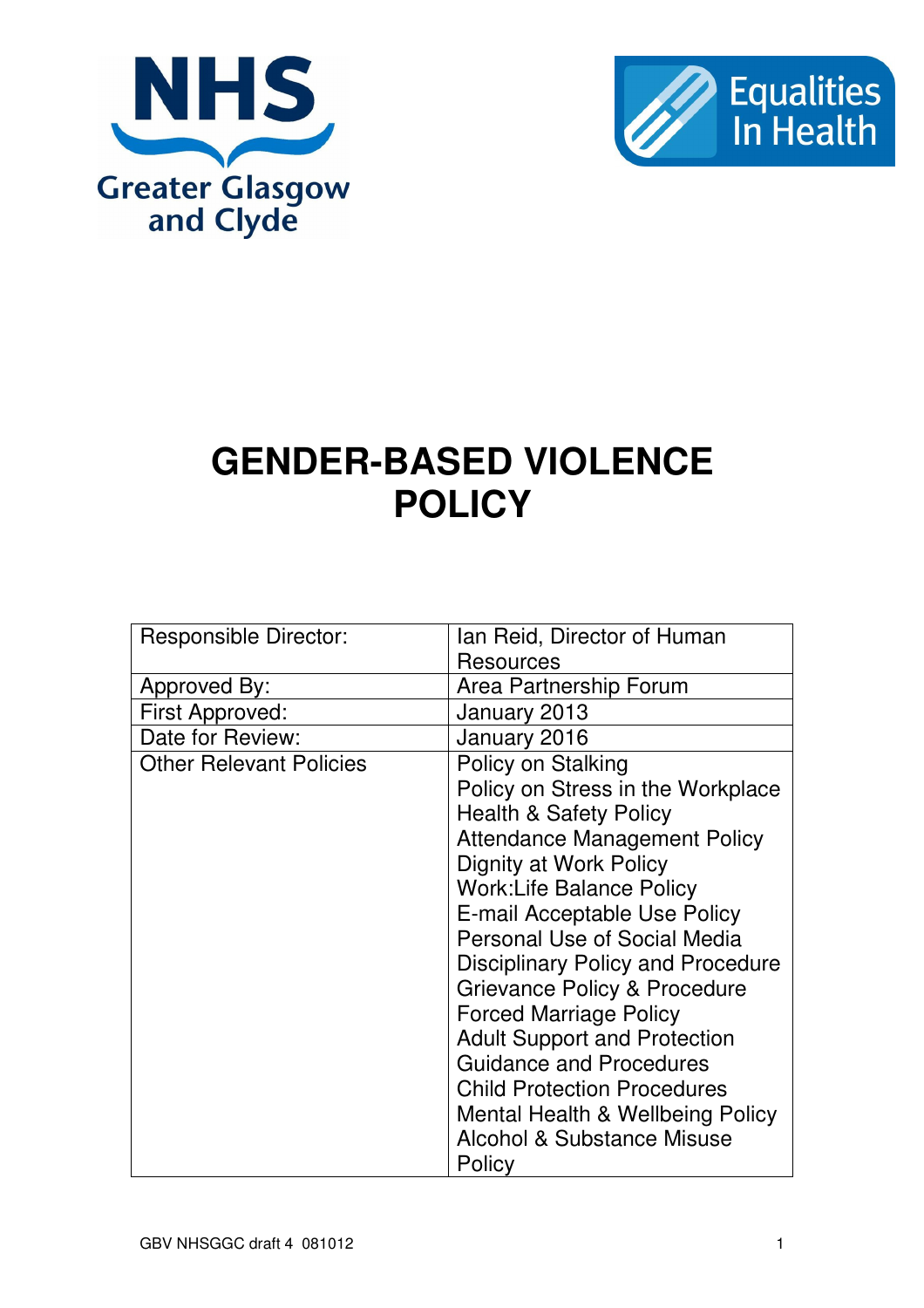| <b>Contents</b> |                                                 | Page |
|-----------------|-------------------------------------------------|------|
| 1.              | Organisational context                          | 3    |
| 2.              | Definition of Gender-based Violence             | 3    |
| 3.              | <b>Principles &amp; Values</b>                  | 3    |
| 4.              | Supporting employees with experience of abuse   | 5    |
| 5.              | What managers can do                            | 6    |
| 6.              | Potential signs of abuse                        | 7    |
| 7.              | Vicarious trauma                                | 9    |
| 8.              | Asking about abuse and responding to disclosure | 10   |
| 9.              | Work related adjustments                        | 10   |
| 10.             | <b>Risk Assessment</b>                          | 12   |
| 11.             | Data Protection                                 | 13   |
| 12.             | Notification of perpetrators, post conviction   | 14   |
| 13.             | Good practice in working with perpetrators      | 14   |
| 14.             | Assisting perpetration of abuse                 | 15   |
| 15.             | <b>Malicious allegations</b>                    | 15   |
| 16.             | Victimisation                                   | 16   |
| 17.             | Promotion of the policy                         | 16   |
| 18.             | Monitoring and review                           | 16   |
| 19.             | <b>Appendix 1</b>                               | 18   |
| 20.             | <b>Appendix 2</b>                               | 19   |
| 21.             | Appendix 3                                      | 24   |
| 22.             | Appendix 4                                      | 25   |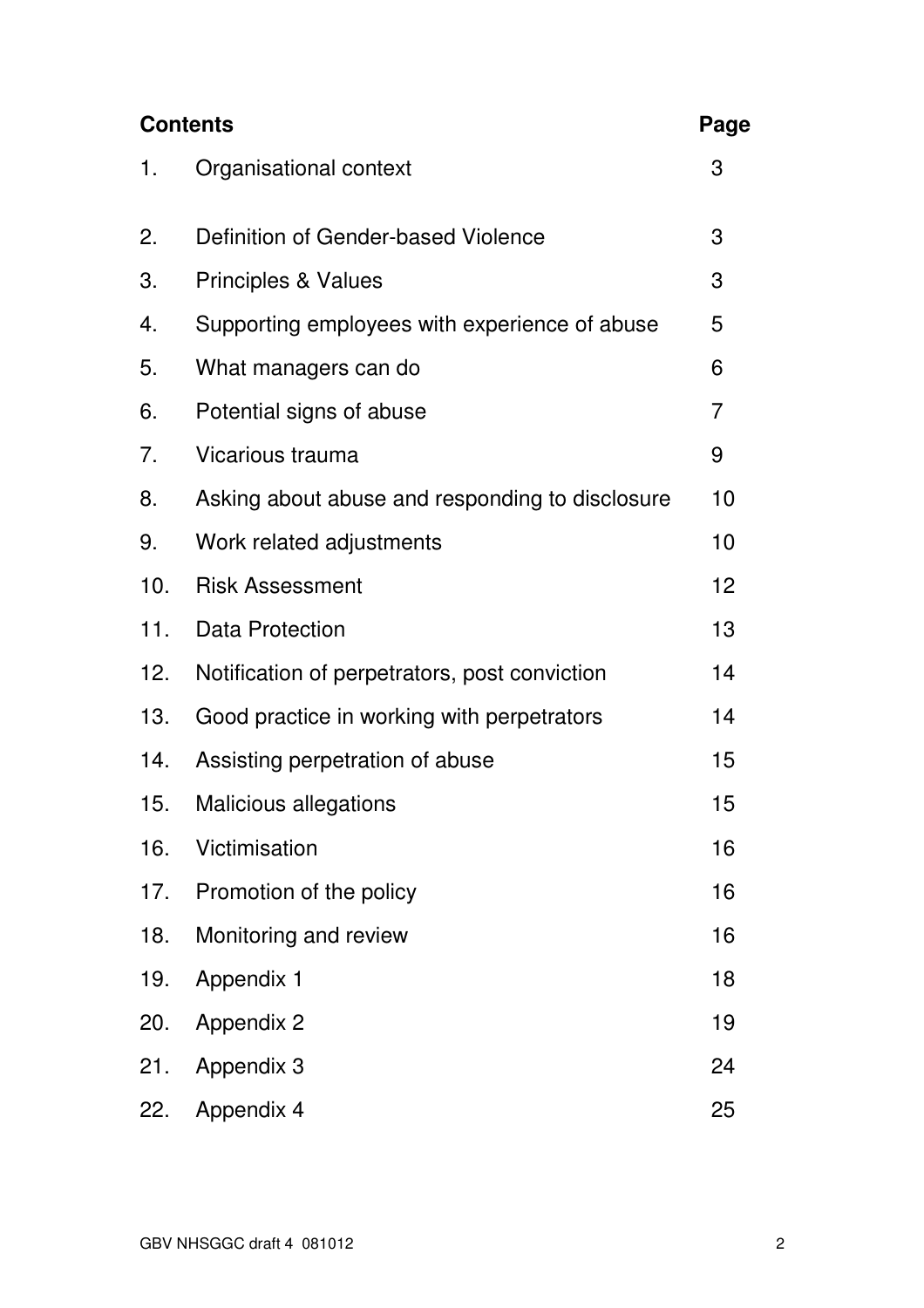# **1. Organisational context**

**1.1** This policy applies to all employees and people working within NHSGGC. NHSGGC will also ensure that employers of sub-contracted and agency staff have policies and procedures in place which meet the standards outlined in this policy. Furthermore, where contractors are the perpetrators of abuse, they must be advised that their contract may be terminated prematurely.

# **2. Definition**

**2.1** Gender-based violence refers to the continuum of emotional, psychological, economic, physical and sexual abuse, which is experienced disproportionately by women and children and perpetrated predominantly by men. It includes, but is not limited to domestic abuse, child sexual abuse, rape and sexual assault, sexual harassment, female genital mutilation, forced marriage, so-called 'honour' crimes, and commercial sexual exploitation through prostitution and pornography. Discrimination in relation to ethnicity, (dis)ability, sexual orientation, poverty, age, migrant or refugee status etc. can increase and intensify vulnerability to abuse.

# **3. Principles & Values**

- **3.1** The principles and values of this policy reflect those within NHSScotland PIN Policies, which value all employees and acknowledge that employees have a right to work in an environment that is safe, promotes equality, dignity at work and encourages individuals to treat each other with respect. The policy is underpinned by legislation as detailed at Appendix 1.
- **3.2** To uphold the above principles, the organisation has an ethical and legal responsibility to:
	- Take reasonable steps to promote equality and reduce the risk of Gender-Based Violence;
	- Take action where incidents occur or allegations of abuse are raised; and
	- Support individuals experiencing gender based violence by facilitating access to specialist services where appropriate.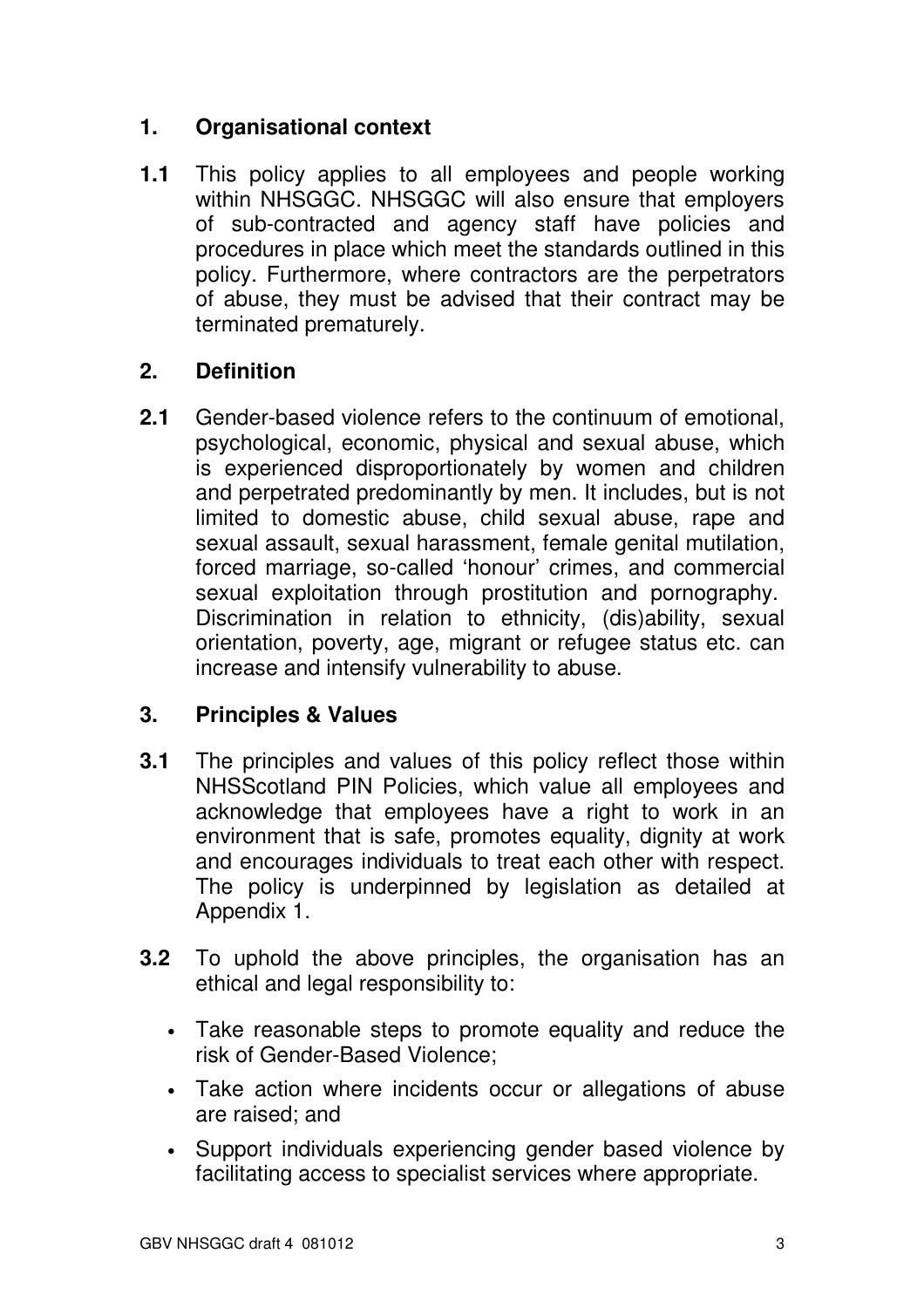- **3.3** NHSGGC is committed to ensuring that all employees have equitable access to the provisions of this policy. Given this, the policy takes account of the barriers and differential needs of employees who may require additional support due to the impact of various forms of inequality, i.e. gender, race, disability, sexual orientation, age, socio-economic status, religion and belief.
- **3.4** All disclosures of abuse experienced by employees should be treated confidentially, the key exception being situations where there is reason to believe that there may be a risk to others, including harm to children and adults at risk under the terms of Adult Support and Protection legislation. In these circumstances, local child/adult protection procedures and guidance should be followed.
- **3.5** NHSGGC is committed to creating an environment in which employees are safe to disclose their experience of abuse in order to access support and increase safety for themselves and others. The right of employees not to disclose, however, must be respected and no-one should feel pressured into sharing this information if they do not wish to do so.
- **3.6** As is the case with other criminal convictions, employees (and prospective employees) would be required to disclose any unspent convictions related to abuse. Furthermore, depending on the nature of the role, prospective employees may also be required to disclose spent convictions as part of the application process. It is presently the case that a number of professional bodies, such as the Nursing & Midwifery Council (NMC) and Health and Care Professions Council (HCPC) require registered professionals to disclose not only any convictions, but also any charges which are being brought against them. Membership of the Protection of Vulnerable Groups Scheme will be required for posts that fall within the scope of regulated work. Further guidance is provided later in the policy regarding the approach to be taken where disclosures of charges or convictions are made, either by prospective or existing employees. (See Section 13 and Appendix 2).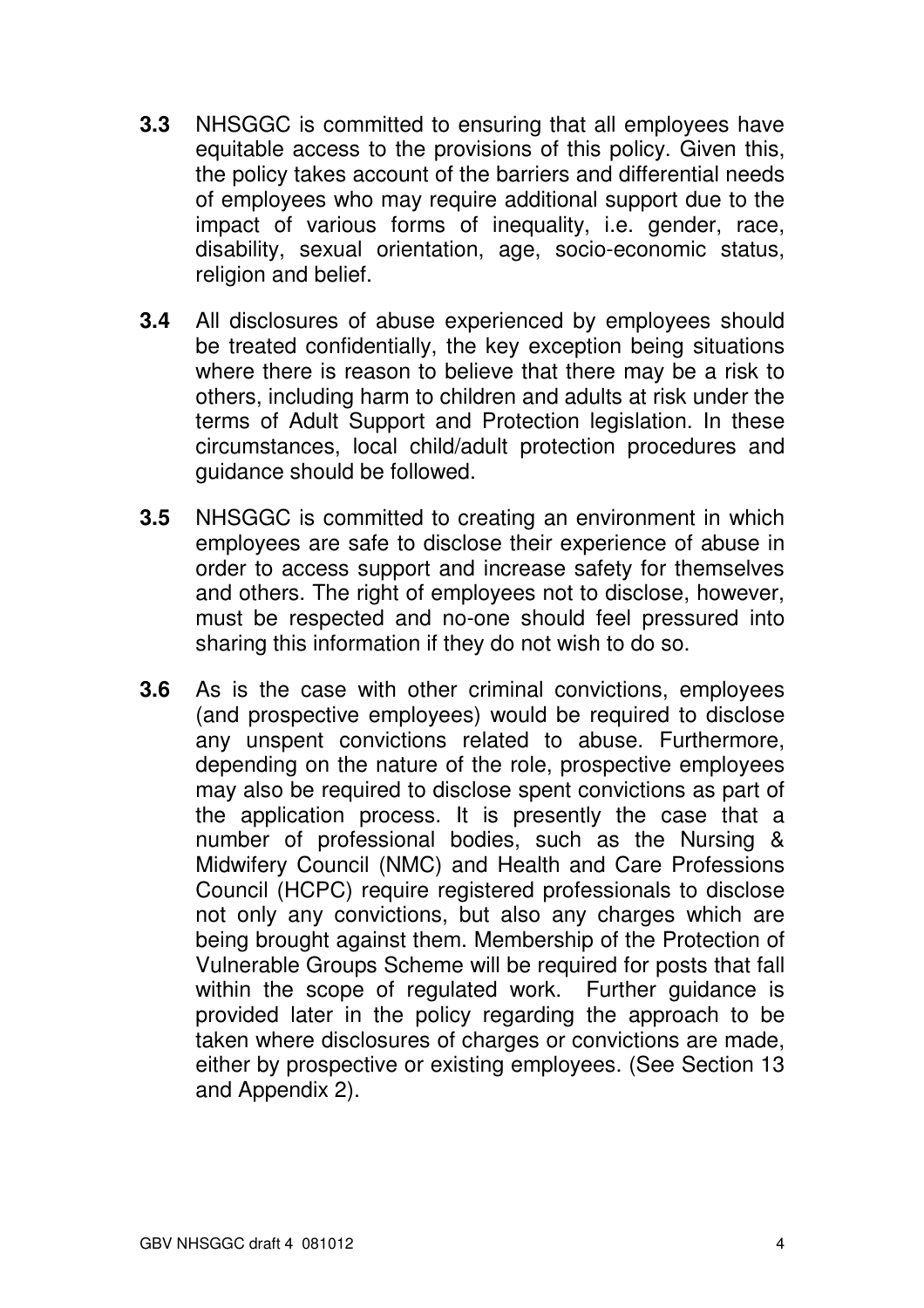# **3.7 Access to the policy**

- An employee with a past or current experience of abuse should be aware that help is available. In the first instance, where possible, they should raise the matter with their line manager, HR or Occupational Health. All of these key workers have a role to support employees in line with the provisions of this policy.
- Employees can self-refer to external support agencies including the Employee Counselling Service and/or local and national support services such as Women's Aid, Rape Crisis, Men's Advice Line, Victim Support Scotland, trade unions/professional organisations etc. Information about support services available can be accessed via www.equalities.scot.nhs.uk.

# **4. Supporting employees with experience of abuse**

- **4.1** This policy covers historical, recent and ongoing abuse. It is important to recognise that some employees may have experience of more than one form of Gender-Based Violence.
- **4.2** Concerns that an employee is experiencing abuse may come to the attention of managers, HR staff or occupational health as a result of:
	- Direct disclosure by the employee;
	- Disclosure in response to a direct enquiry by the manager: and
	- Concerns raised with the manager about an employee by a colleague or colleagues

**4**.3 Current abuse may be in the context of domestic abuse from a partner or ex-partner; it may involve ongoing physical and psychological abuse, threats, and/or stalking and harassment. In such instances, there may be an urgent need for a workplace risk assessment and safety planning to assess the potential risks to the employee, children, colleagues and others.

4.4 Employees may have experienced abuse in the past e.g. sexual abuse in adulthood or childhood, which is currently interfering with their ability to cope, and they may need support to deal with this. It may also be that they are involved in legal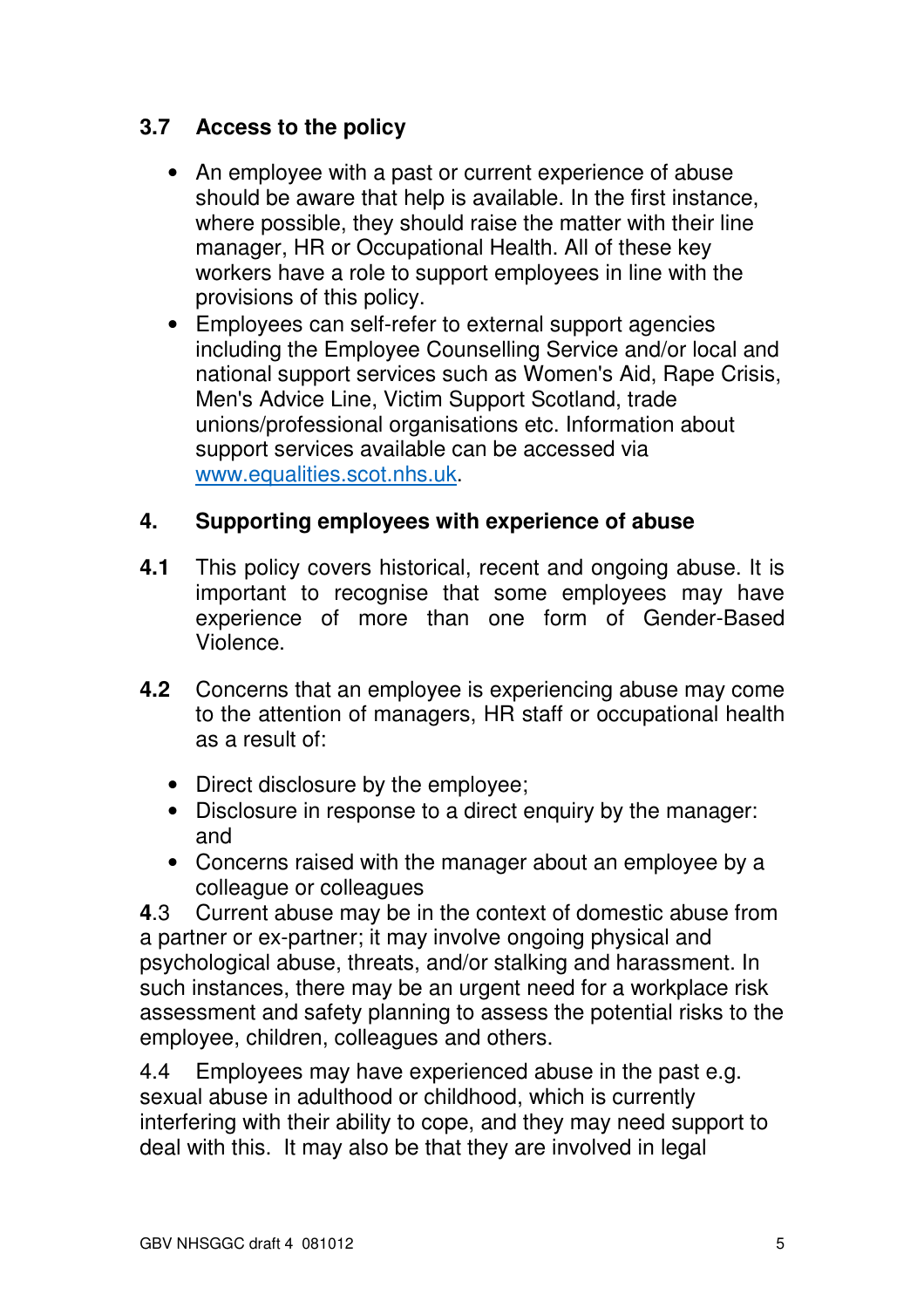proceedings around the abuse and need to have both practical and supportive line management during this period.

#### **5. What managers can do**

- **5.1** Managers have a role to address the needs of employees who have experience of abuse. In responding to employees, they are expected to be available and approachable; to listen and reassure; respond in a sensitive and non-judgemental manner and discuss how the Board can support them.
- **5.2** In cases where an employee raises their experience of abuse, managers should endeavour to provide flexible support, tailored to meet the circumstances of each individual, taking account of any additional needs that they may have. Managers should be aware of the potential barriers that make it difficult for employees to seek support and should be conscious not to make judgements or to provide counselling or advice. See Appendix 4 for further information regarding the barriers to seeking support.
- **5.3** When responding to employees, managers should refer to the Board's policies developed in line with national PIN policies and act in accordance with child/adult protection procedures and guidance, referring to Occupational Health and Human Resources as appropriate.
- **5.4** Managers should be as supportive as possible, while ensuring that employees have a clear understanding of what is expected of them in relation to performance and attendance.
- **5.5** If an employee discloses experience of abuse during procedures in relation to performance, absenteeism, etc, this should be taken into account. If it is felt that the issue can be resolved by addressing the support/safety needs of the employee, then the process may be suspended. Managers should refer to the Board's HR policies, developed in line with national policy, as appropriate.
- **5.6** As a manager, you can support employees by:
	- Being aware of the possibility that employees could be affected by past or current abuse;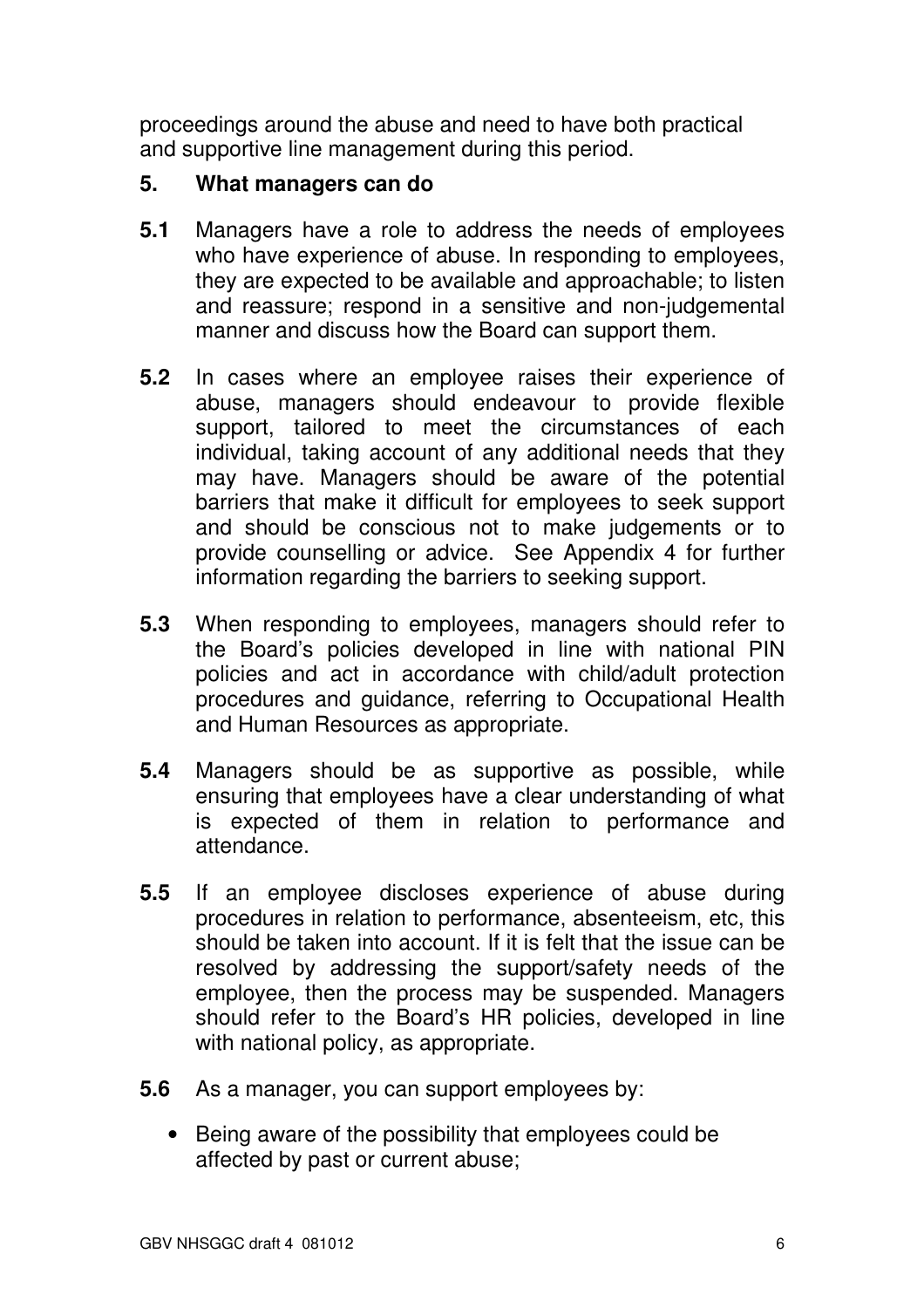- Recognising potential signs of abuse;
- Initiating discussion if you have concerns about abuse;
- Responding sensitively to disclosure;
- Helping your employee assess their level of risk and devise a safety plan in cases of domestic abuse or where the abuse actually occurs in the workplace;
- Considering what workplace supports you could provide within the scope of current NHS policy provisions;
- Providing information about other sources of help;
- Keeping good records, documenting discussion and actions taken, ensuring that information is stored confidentially; and
- Being sensitive to the impact of social circumstances and inequalities on the individuals' choices and decisions.

# **6. Potential signs of abuse**

6.1 Given the barriers that can make it difficult for employees to disclose abuse, they may not necessarily approach you as their manager in the first instance. It is more likely that you will become aware of any problems through associated issues such as absence monitoring, poor performance or uncharacteristic changes in an employee's behaviour.

**6.2** Some of the signs that an employee could be affected by their experience of abuse are outlined below. Keep in mind, however, that this is not an exhaustive list nor should these factors be seen in isolation. Also, they may be indicative of other concerns unrelated to abuse. The context within which they occur is therefore an important consideration.

# **6.2.1 Work productivity**

- Persistently late without explanation; needing to leave work early;
- Constraints on work schedule; employee may be dropped off and picked up from work and unable to attend work related events;
- High absenteeism rate without explanation;
- Needing regular time off for 'appointments':
- Changes in quality of work performance for unexplained reasons, e.g. may start missing deadlines and show additional performance difficulties despite a previously strong record;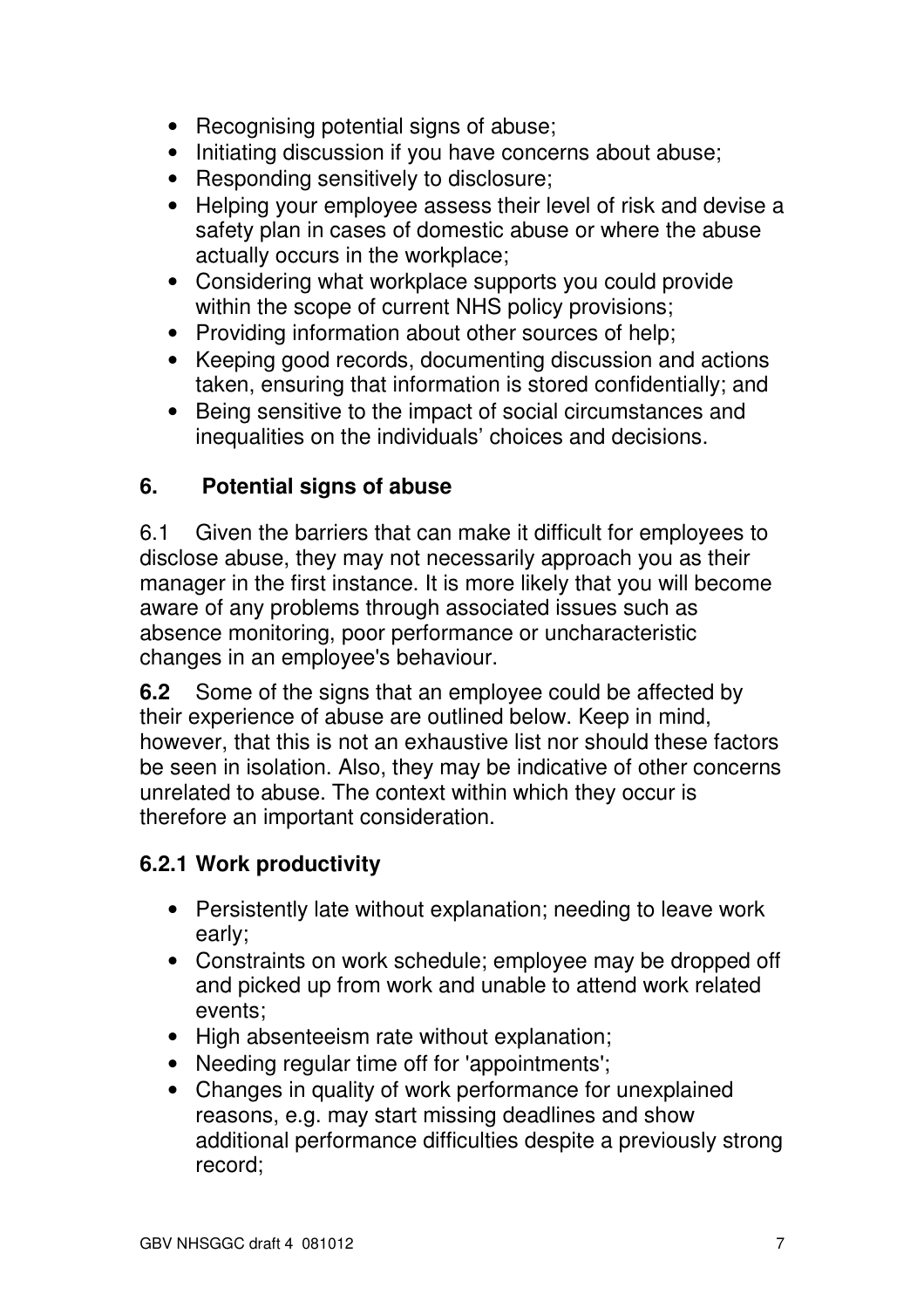- Interruptions at work, e.g. repeated upsetting calls/texts/emails; Reluctance to turn off mobile phone at work; and
- Increased hours being worked for no apparent reason, e.g. very early arrival at work or working late.

## **6.2.2 Psychological indicators**

- Changes in behaviour: may become quiet and withdrawn, avoid interaction, making acquaintances or friends at work; may always eat alone;
- Uncharacteristic distraction, problems with concentration;
- May cry at work or be very anxious;
- Obsession with time:
- May exhibit fearful behaviour such as startled reactions;
- Fear of partner/references to anger;
- Is seldom or never able to attend social events with colleagues;
- Expresses fears about leaving children at home alone with partner;
- Secretive regarding home life; and
- Appears to be isolated from friends and family.

# **6.2.3 Physical indicators**

- Repeated injuries such as bruises that are explained away;
- Explanations for injuries that are inconsistent with the injuries displayed;
- Frequent and/or sudden or unexpected medical problems/sickness absences;
- Sleeping/eating disorders;
- Substance use/dependence;
- Depression/suicide attempts;
- Fatigue; and
- Change in the way the employee dresses, e.g. excessive clothing in summer; unkempt or dishevelled appearance, change in the pattern or amount of make-up worn.

# **7. Vicarious Trauma**

7.1 Many employees experience stress at work which sometimes can be related to the particular role they have in responding to the distress of others. For example, working with people who have experienced trauma such as childhood abuse or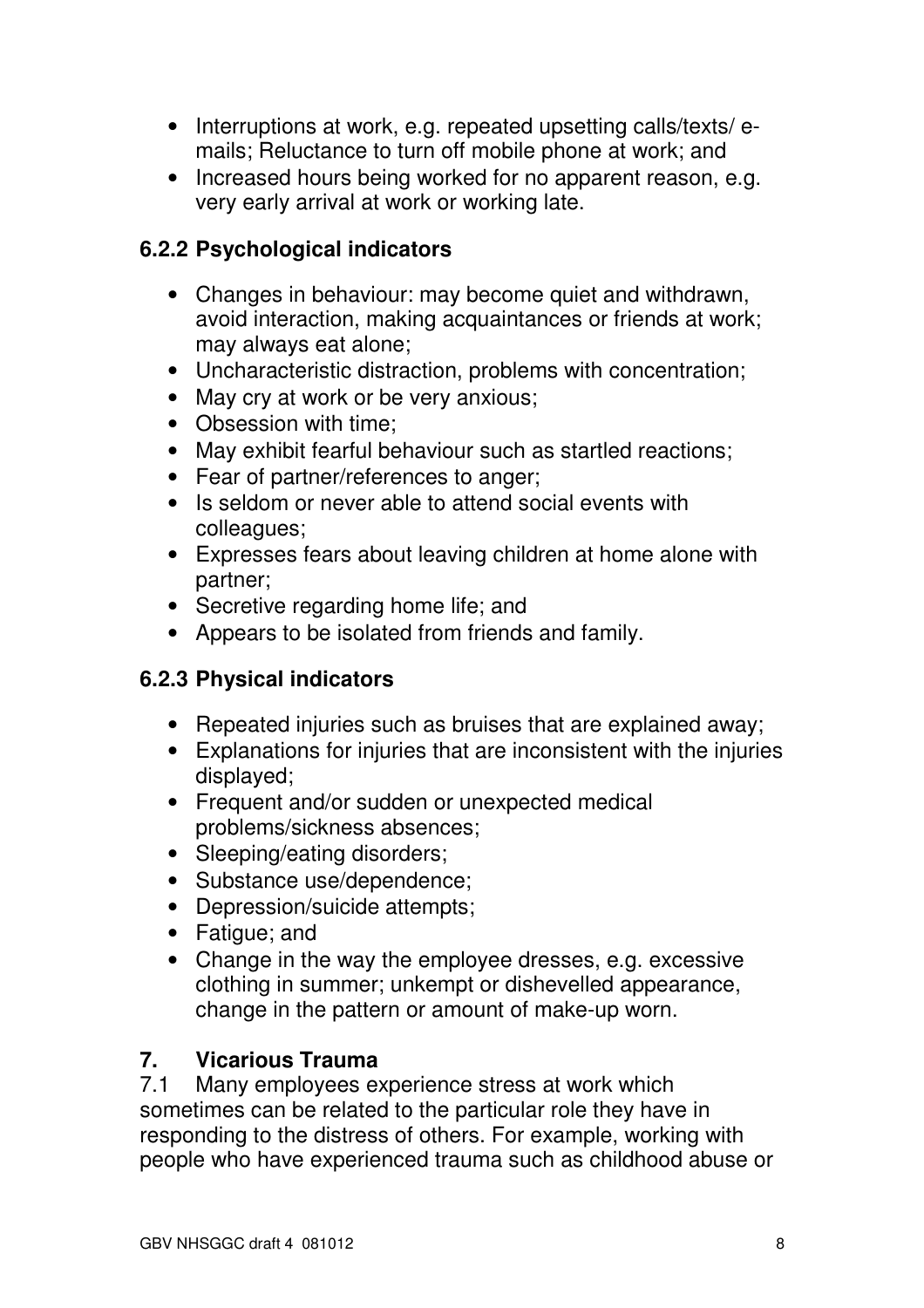rape. In some cases, employees may feel overwhelmed by this and experience difficulties in coping, e.g. they can't 'switch-off' from work; they may have intense feelings of horror, shock or sadness or pictures that they can't get out of their mind. They may have nightmares or be hyper-vigilant. They may have strong feelings and reactions to what they've heard, or perhaps overidentify with the suffering of patients.

7.2 This is known as vicarious trauma, sometimes referred to as 'secondary trauma', 'burnout' or 'compassion fatigue' and can arise when practitioners over empathise and take on the pain and suffering of others. For some employees, the experience of supporting survivors of abuse may also trigger emotions relating to their own experience of abuse which they may find difficult.

7.3 It is important for managers to be aware of the possibility of vicarious trauma and support staff to address its effects. Evidence suggests that such trauma diminishes where employees work in a sensitive and supportive environment with good supervision.

# **8. Asking about abuse and responding to disclosure**

**8.1** Creating an environment where employees are aware of this policy and feel able to seek support is important in helping to meet the needs of employees experiencing abuse.

8.2 Although some people don't ask about abuse because they are afraid of being intrusive or causing offence, there is evidence that most people experiencing domestic abuse and other forms of gender-based violence wish somebody had asked them about it.

- **8.3** Should you suspect that an employee may have experienced some form of abuse:
	- Provide a private space, reassure them about confidentiality and advise of the limits of this at the outset, i.e. risk to the safety of others, child protection;
	- In instances when you pick up on possible signs of abuse, proactively initiate a discussion with the employee. Ask non-threatening, open questions - for example: " how are things at home?" or "How are you feeling generally?";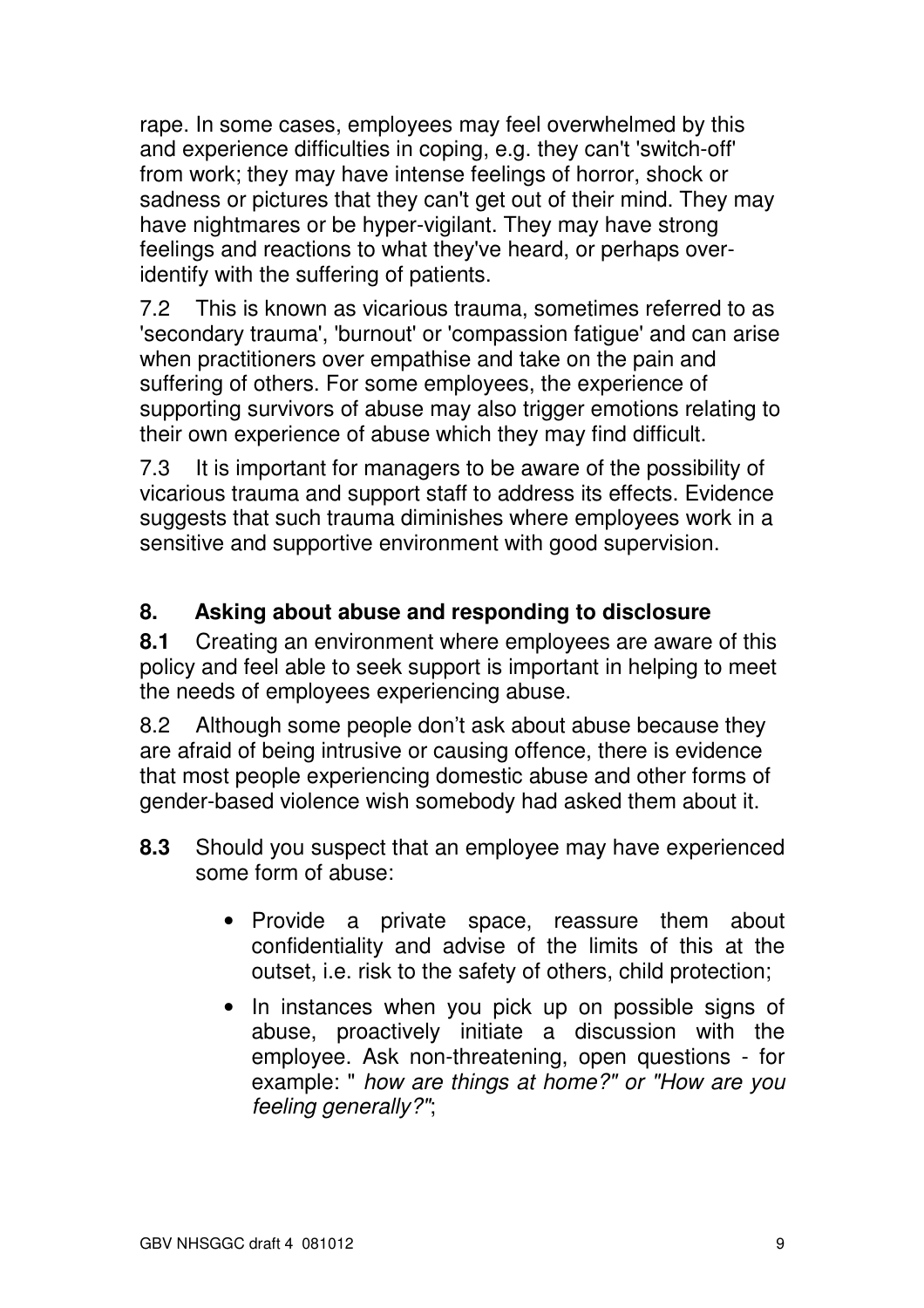- If there is obvious bruising/injuries, then ask direct questions: "I'm worried about you because....." or "I'm concerned about your safety....."; and
- Non-disclosure: you should be aware that an employee may choose not to share information about abuse during a first discussion. If this is the case, advise them of this policy and that you will be available to provide support in the future if required.

## **9. Work related adjustments**

- **9.1** Within the Board's policies, developed in line with the current Supporting the Work-Life Balance Policy, there is scope for managers to consider a range of work-related adjustments. For example:
	- Agree periods of extended absence in line with the Board's Special Leave policies (such as time off to visit solicitors, to attend counselling or to attend court etc.);
	- Make every effort to maintain job security for employees attempting to flee an abusive situation and/or where possible give favourable consideration to any request for a change of workplace/work arrangements;
	- Change work patterns or adjust workload for a temporary period to make it more manageable;
	- At times when the employee needs to be absent from work, mutually agree a safe, confidential method of communication and consider any safety implications that may arise when working from home;
	- Review the security of information held such as temporary or new addresses, bank or healthcare details;
	- With consent, advise colleagues of the situation on a need to know basis and agree the response should the perpetrator/alleged perpetrator contact the workplace;
	- Approve requests for an advance of pay;
	- Agree that an employee can use an assumed name at work;
	- Provide a temporary mobile phone;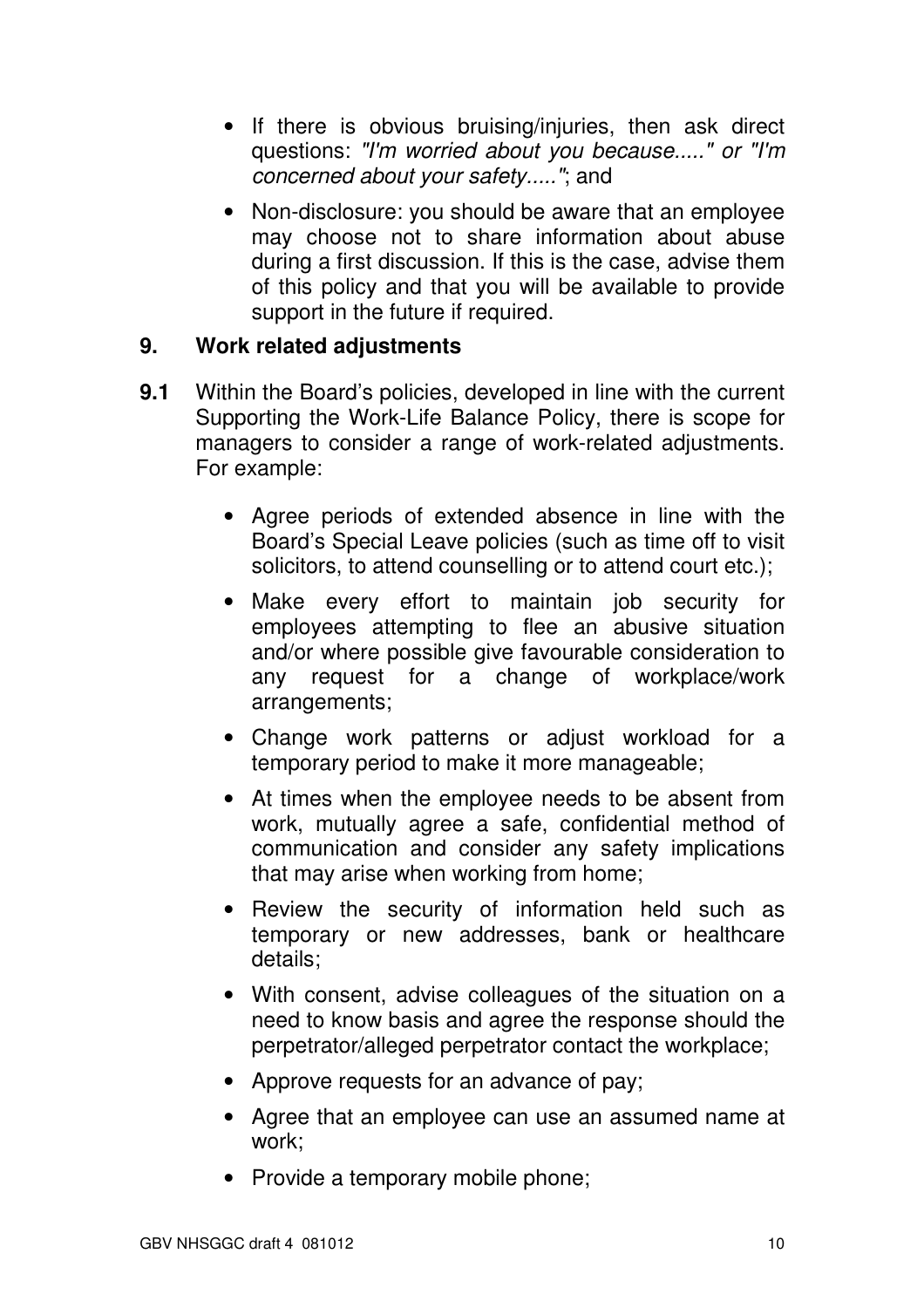- Change telephone numbers, divert phone calls and emails;
- Alert reception and security staff where the alleged abuser is known to come to the workplace, ensure the employee does not work alone or in an isolated area;
- Implement particular security arrangements that may have to be put in place in and around the workplace to ensure the safety of the employee, colleagues or patients which could include accompanying the employee when moving between sites or getting to their car. Where there are serious concerns about an employee's well-being/personal safety, contacting the Police may be necessary; and
- Record any threatening or violent incidents by the perpetrator in the workplace, including visits, abusive/persistent phone calls, e-mails and other forms of harassment which can be used by the police or the employee at a future date if they wish to seek a court order.

 This list is not exhaustive and there may be other measures that managers can tailor to the individual circumstances of the employee.

9.2 Depending on their situation, some employees affected by abuse may refuse support or only take up partial support. This can be concerning, especially if the employee has begun to accept assistance and then decides to go back to an abusive situation or tries to minimise their abuse.

9.3 Dealing with abuse is a process that takes time and it is important to be aware of the reasons that can make it difficult for employees to access support, i.e. they may have pressure from family or community to remain silent/stay in their relationship or financial pressures, especially if children are involved.

9.4 It is the choice of the employee whether to accept support and the Board cannot share what they have disclosed with anyone unless there are reasons to break confidentiality.

9.5 Respect their decision, reassure them that your primary concern is for their safety and remind them that support is available if they need it in future.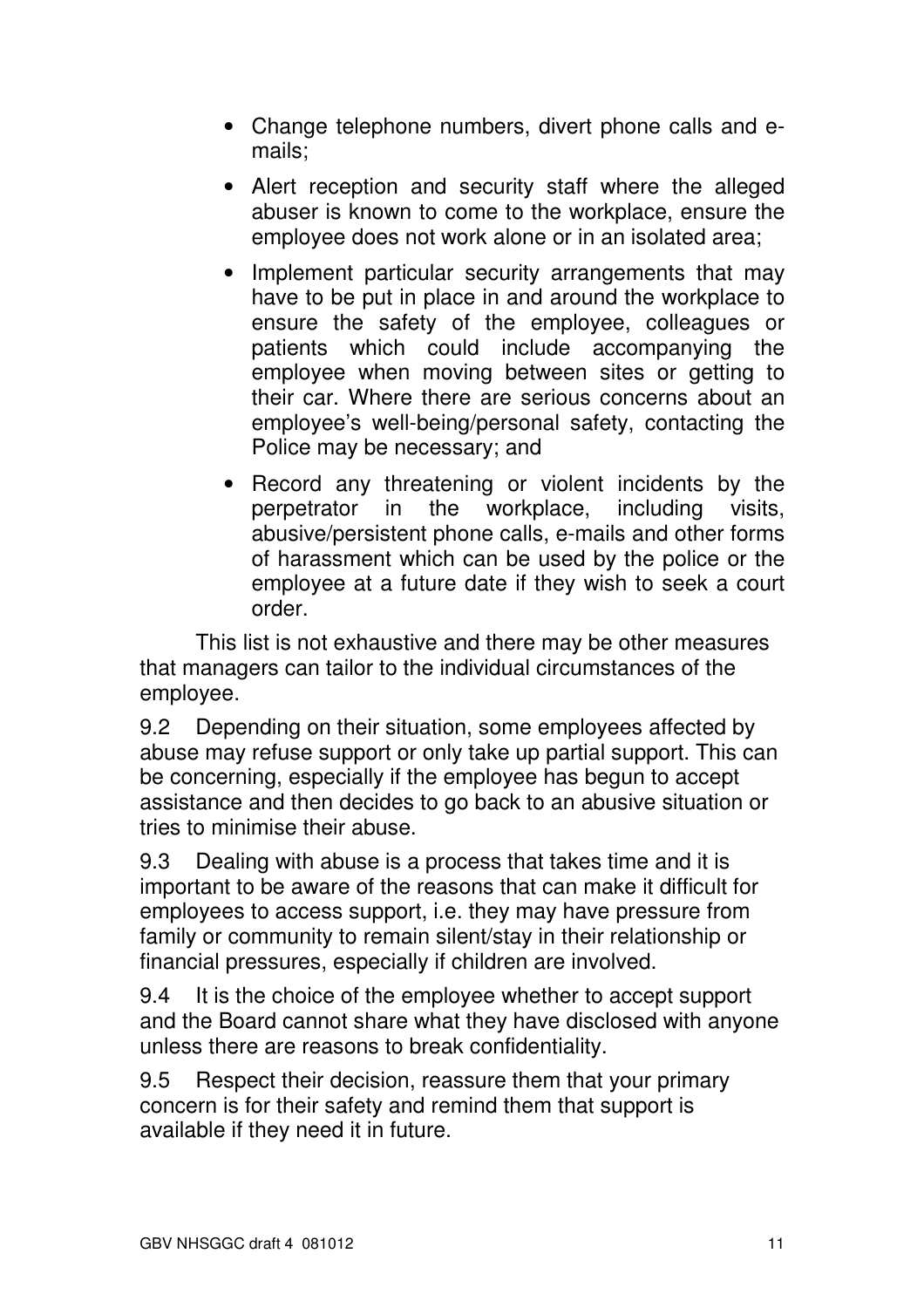# **10. Risk Assessment**

10.1 Ascertaining risk involves taking account of the information provided by the employee. The level of risk is likely to vary depending on whether the abuse is past or current and on the behaviour of the alleged perpetrator, e.g. is there any immediate danger? Are there threats of harm to her/him/others? Is there sexual violence? What is the employee's assessment of the threat from the perpetrator? Are there child/adult protection issues?

10.2 If you have reason to believe that the perpetrator presents a risk to other employees, then management should consider a range of interventions including regularly changing access codes to work areas, reinforcing the need for vigilance with employees, the provision of an additional level of security where security staff/contractors are engaged and even considering whether the situation necessitates contacting the police.

10.3 NHS Services and Safety planning: Speak to the employee about their immediate and future safety and assist them to think through their options. For example, agree a safety plan, discuss support networks, protection strategies and provide phone numbers for organisations that can help including the police, women's aid, men's advice line, rape crisis.

10.4 Provide a range of practical workplace safety measures such as the use of an assumed name at work, provision of a temporary mobile phone, mutual agreement of a safe, confidential method of communication etc.

**10.5** Discuss potential options for workplace support, taking cognisance of existing Board policy provisions, i.e. extended and/or flexible leave (paid or unpaid), change of work patterns, adjustment to workload, etc.

10.6 Provide information on supports within the NHS, i.e. Occupational Health, HR, and the Employee Counselling Service as well as local and national external support agencies.

10.7 Recording: It is good practice to keep detailed records if an employee discloses abuse. Any discussions and actions agreed should be documented to provide as full a picture as possible. Disclosure should be recorded as an allegation, not fact. Maintaining confidentiality is paramount. (See Appendix 3 entitled Manager File-note)

# 11. **Data protection**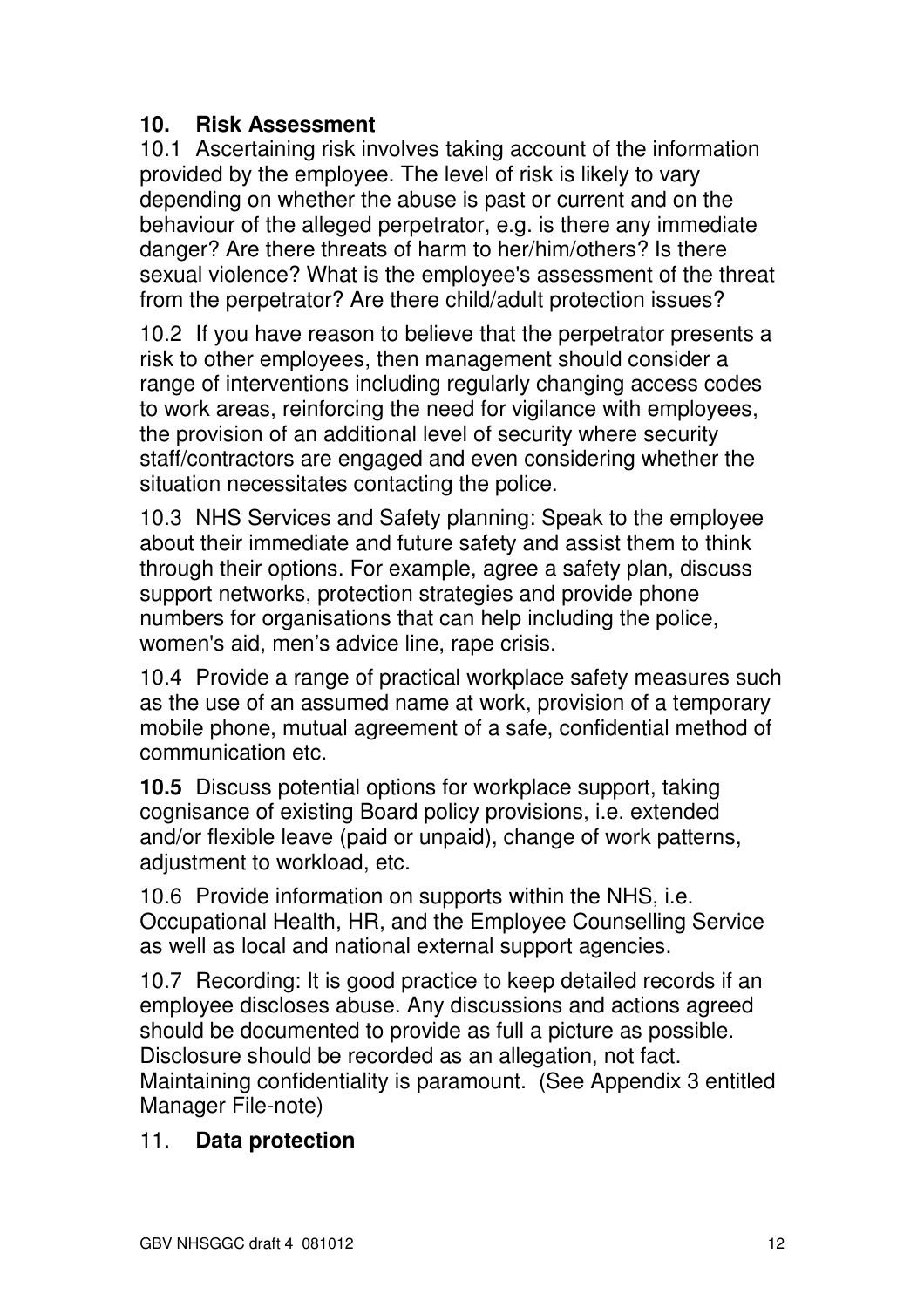11.1 In accordance with local procedures and in line with the Data Protection Act 1998, records should be kept strictly confidential. It should be made clear that recording information on abuse will have no adverse impact on the employee's work record. You should document all absences in line with normal procedures, but if they relate to Gender-Based Violence then they can be marked as confidential 'for manager and employee access only'.

11.2 Any reason for breaching confidentiality should be detailed and the Board's procedures on sharing information adhered to.

11.3 Employers have a legal duty to maintain a safe place of work. This requires monitoring and recording all incidents of violence or threatening behaviour in the workplace.

11.4 This information can be used if the employee wishes to press charges or apply for an injunction. If the actions of an alleged perpetrator affect the health and safety of the employee, the Board could assist the employee to apply for an interdict.

11.5 Good records may be used to assess risks to children/others and might also be used in criminal proceedings or if the employee wants to apply for a court order. As such, it is important that records are clear and accurate and should include dates, times, locations and details of any witnesses.

# **12. Notification of perpetrators, post conviction**

12.1 There is a list of professions, including NHS staff, whereby the police are required to notify the employer and any relevant professional body of a conviction. In the case of a conviction for a charge or associated charge relating to Gender Based Violence, it is possible that such a conviction could compromise the individual's ability to fulfil their duties and damage the relationship of trust and confidence between employer and employee. The Board would then consider the charges that had been proven against the employee and instigate disciplinary proceedings where appropriate.

# **13. Good practice in working with perpetrators**

13.1 Where it has been alleged or established that an employee has perpetrated abuse, it is important to engage with the alleged perpetrator in a positive, respectful way. This does not, however, mean excusing the abuse. Engagement will require sensitivity and an awareness of how your response and the perpetrator's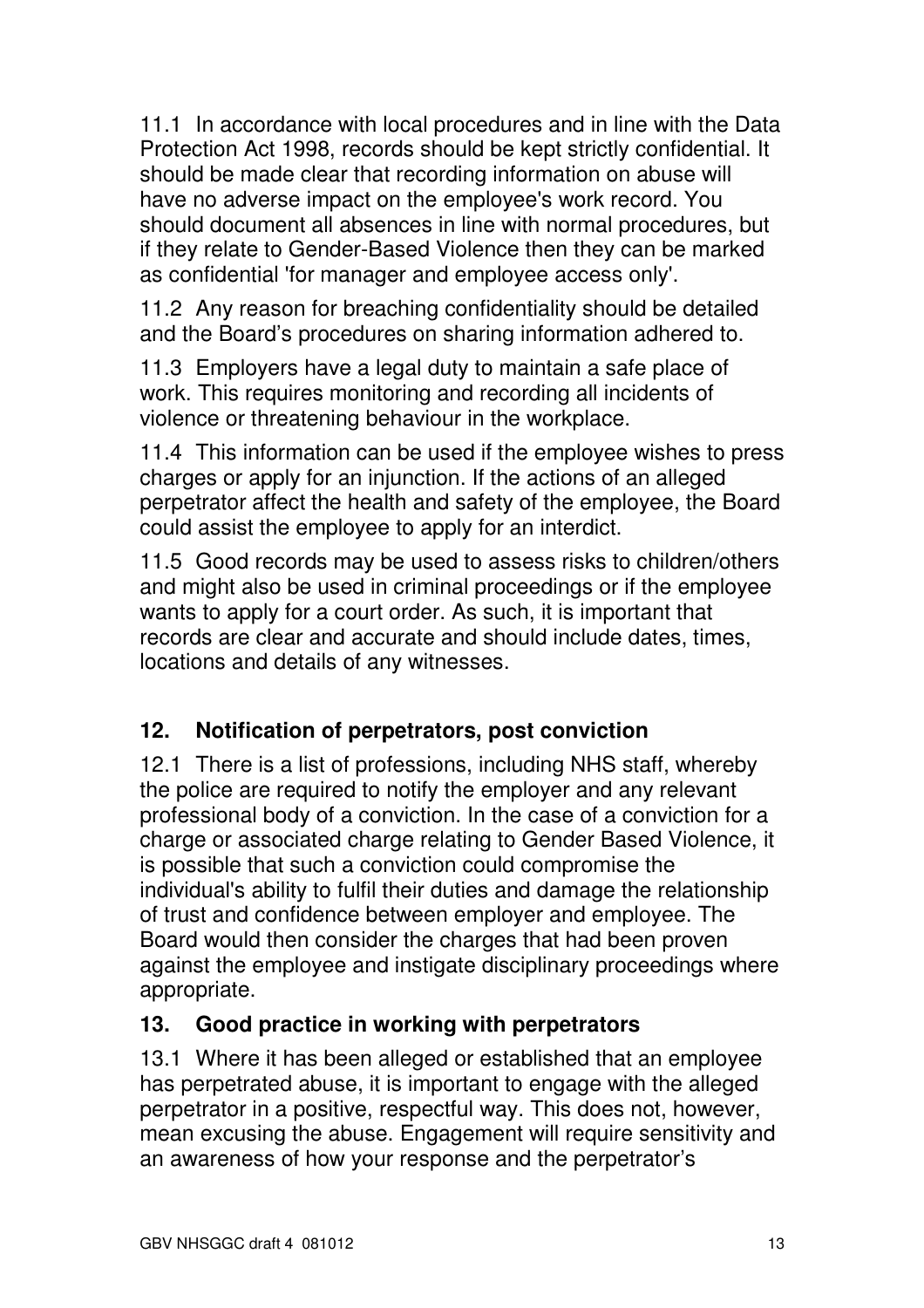response might affect the safety and well being of those experiencing the abuse. Good practice principles to observe include the following:

- Be aware that some perpetrators, even when they have sought help voluntarily, are unlikely to disclose the seriousness or extent of their abuse and may minimise it or blame it on other factors, e.g. alcohol or stress;
- Be clear that abuse is always unacceptable and that it may constitute criminal behaviour;
- Be clear that abusive behaviour is a choice;
- Be respectful but do not collude;
- Be aware that on some level, the perpetrator may be unhappy about their behaviour;
- Be positive; it is possible for perpetrators to change if they recognise they have a problem and take steps to change their behaviour; and
- Be clear that you might have to speak to other agencies if there are grounds to breach confidentiality.

# **13.2 Services for perpetrators**

 **Respect" is a service** open to men or women who are worried that their own behaviour towards a partner is abusive. It helps them to consider the effects of their behaviour and take the first steps to changing it. The Respect Phoneline is 0845 122 8609 and the website can be visited at: www.respectphoneline.org.uk.

**13.3** Support could also be provided through referrals to occupational health, counselling or local perpetrator programmes within local criminal justice services.

# **14. Assisting perpetration of abuse**

**14.1** Where staff members are found to be knowingly assisting colleagues to use work resources to harass and abuse others, this will be dealt with using the Board's Disciplinary Policy and Procedure.

#### **15. Malicious allegations**

**15.1** Where there is clear evidence that an employee has made a malicious allegation that another employee is perpetrating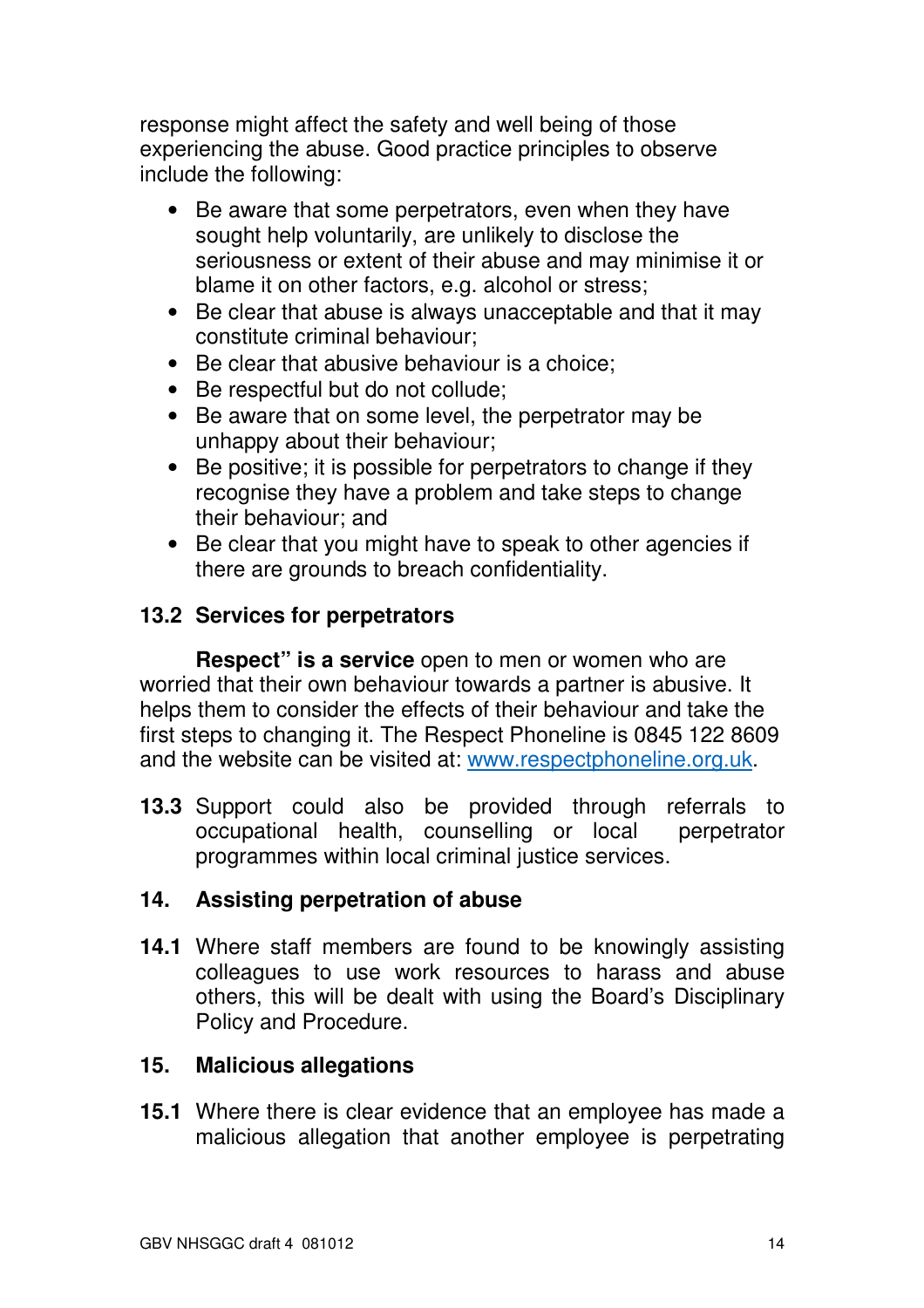abuse, then this will be treated in line with the Board's Disciplinary Policy and Procedure.

## **16. Victimisation**

**16.1** Employees should not suffer victimisation as a result of making allegations (or supporting others to do so) that another employee is perpetrating abuse. Where there is clear evidence that an employee has been victimised, then this will be treated in line with the Board's Disciplinary Policy and Procedure.

## **17. Promotion of the policy**

**17.1** The policy is available via:

http://www.staffnet.ggc.scot.nhs.uk/Human%20Resources/St aff%20Governance/Pages/HRPolicies.aspx

It is also available via:

#### www.equalitiesinhealth.org

The policy will be communicated to all Directors, Heads of Service and Senior managers.

The Policy will be promoted by senior staff in partnership with colleagues from trade unions/professional organisations.

Staff will be informed of the Policy via:

Staff News, Core Brief, Managers' Team Brief and CIT enews. It will also be posted as a Hot Topic on Staff Net

Training will be provided to Managers and other key staff to support implementation of the Policy.

#### **18. Monitoring and review**

- **18.1** The application of this policy will be monitored jointly by the Director of Human Resources and the Area Partnership Forum to ensure equitable treatment of all employees.
- **18.2** The Board is required by Law and under the European Union Employment regulations, to gather monitoring information relating to ethnicity, religion and faith, sexual orientation, age, disability and gender for all aspects of employee relations. Employees may be asked for information relating to the above in connection with this policy.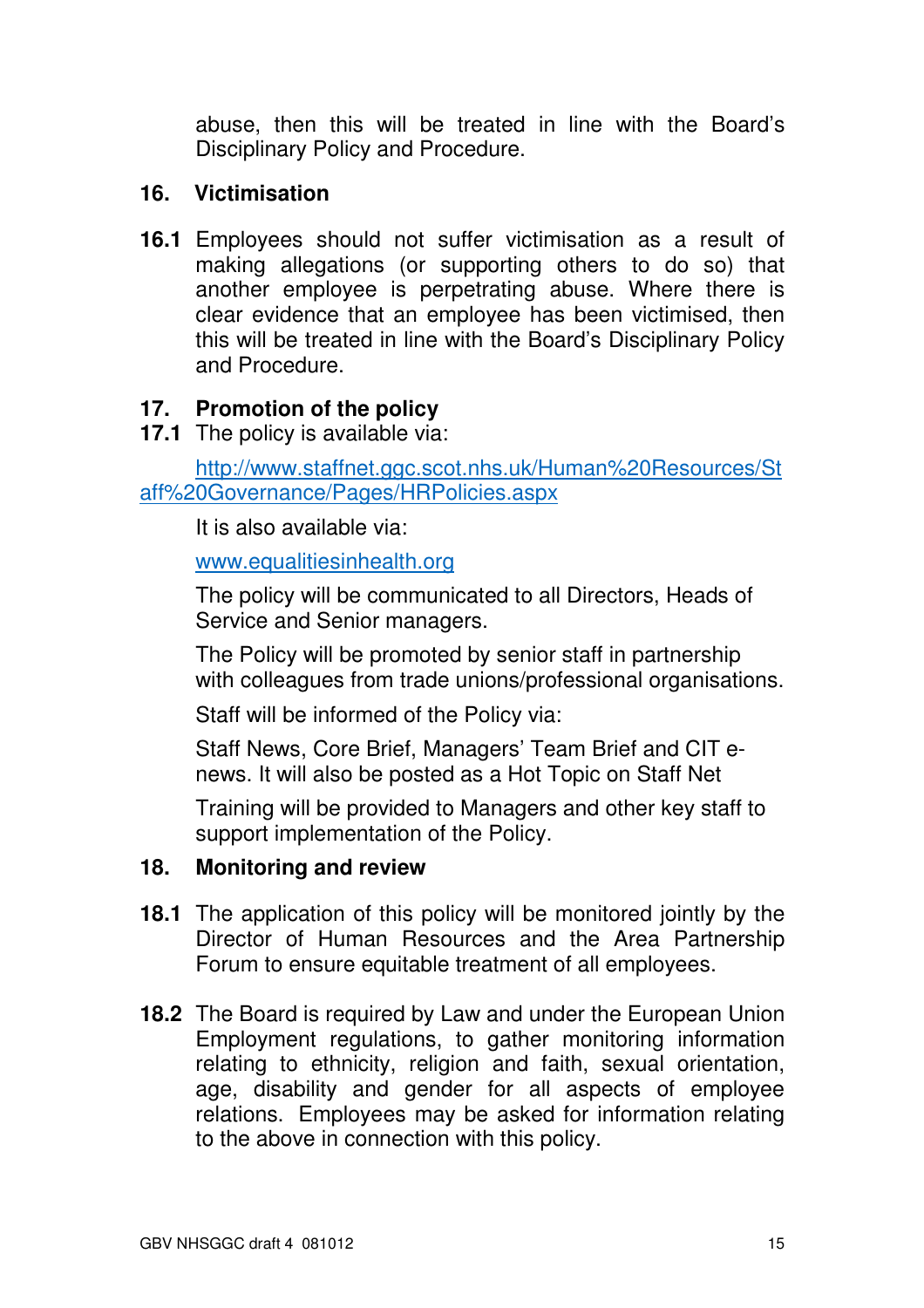- **18.3** Employees do not have to give the monitoring information if they do not wish to. However, for some of the above diversity strands it is a legal requirement that employees are asked for it, and good practice to ask for monitoring information for all diversity strands.
- **18.4** Any equalities monitoring information will be held separately and not used to inform any proceedings that occur in relation to this policy.
- **18.5** The operation of this Policy will be regularly reviewed by the Area Partnership Forum to ensure its continued effective operation and formally no later than 31st January 2016.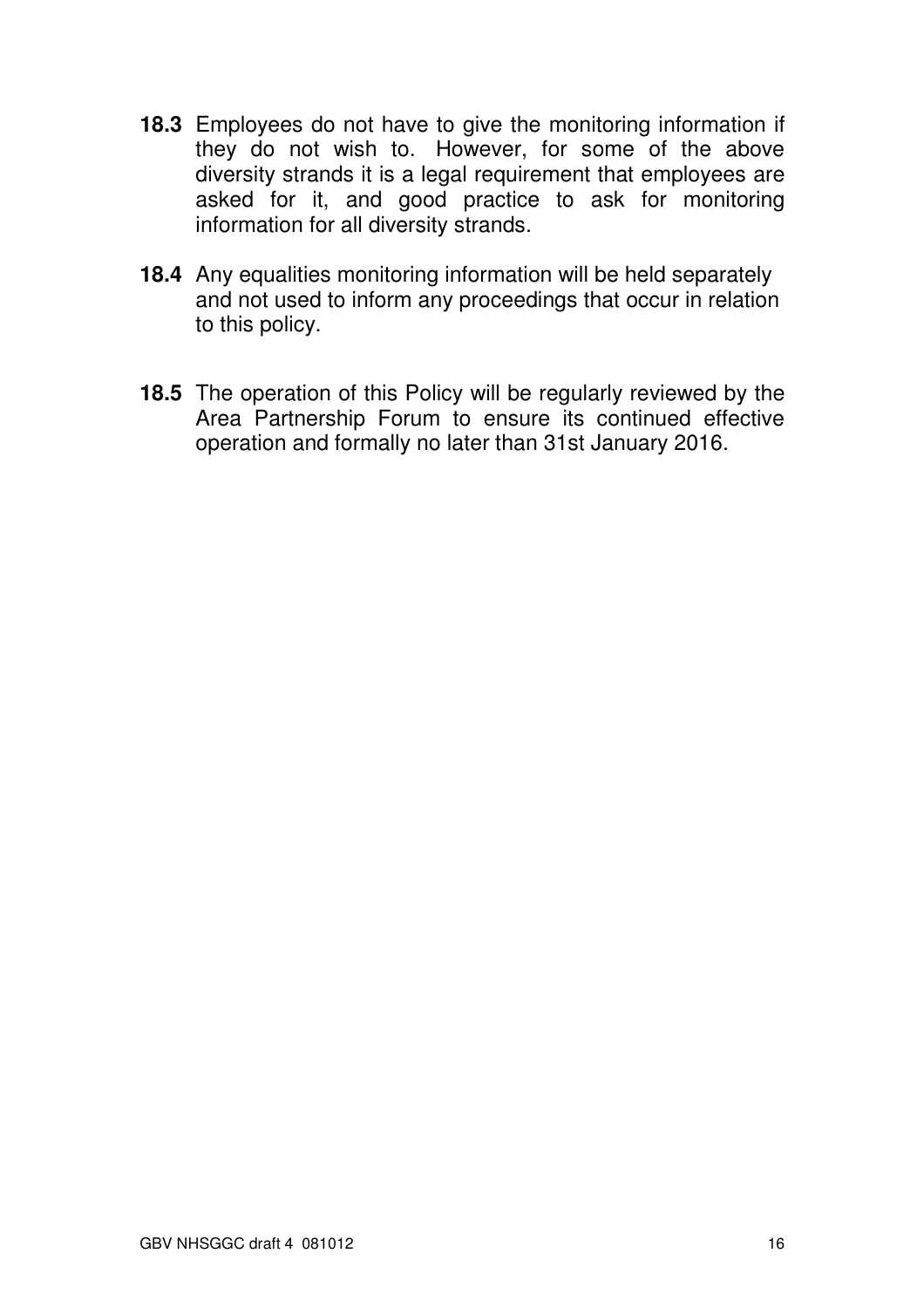# **Appendix 1**

# **Legal framework/relevant legislation**

The policy is underpinned by the following legislation (which is not an exhaustive list):

- Health and Safety at Work etc. Act 1974: Under this Act, employers have a duty to ensure, as far as is reasonably practicable, the health and safety and welfare of employees at work;
- The Management of Health and Safety at Work Regulations 1999. The regulations require employers to assess the risk of violence to employees and make arrangements for their health and safety;
- Equality Act 2010: This Act simplifies and harmonises existing equality legislation and extends protection to a wide range of groups to ensure that they are treated more fairly. Under the Act, people are not allowed to discriminate, harass or victimise another person on grounds relating to age, disability, gender reassignment, race, religion or belief, sex, sexual orientation, marriage and civil partnership, or pregnancy and maternity, referred to as 'protected characteristics';
- Protection from Abuse (Scotland) Act 2001: This Act is designed to afford greater protection to individuals who have left abusive relationships by allowing for a power of arrest to be attached to an interdict;
- European Convention on Human Rights, Article 3: Affords an 'absolute' right not to be tortured, or inhumanely or degradingly treated or punished;
- Protection from Harassment Act 1997: Criminalises, and creates a right to protection from, stalking and persistent bullying in the workplace. Employers may be vicariously liable for harassment under the Act; and
- Sexual Offences (Scotland) Act 2009: Criminalises a range of sexual offences including rape and sexual assault against adults and children.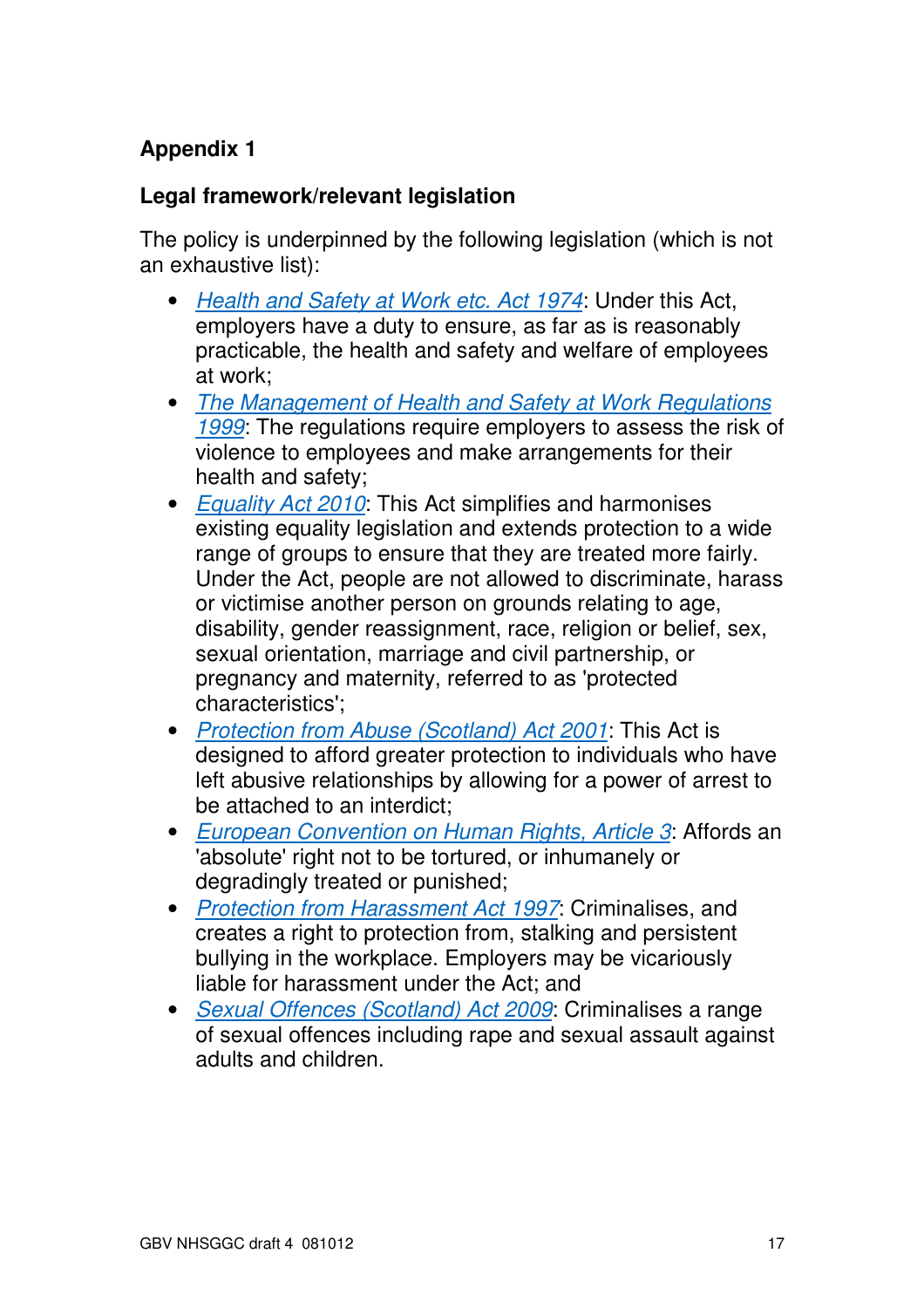#### **What managers can do**

# **Appendix 2**

# **Responding to employees who may be perpetrators**

- **1.** It is acknowledged that a number of employees within NHSScotland will be perpetrators of abuse and that committing acts of Gender-Based Violence is a serious matter which:
	- Contravenes equalities and human rights legislation;
	- Could constitute a criminal offence; and
	- May breach corporate and professional codes of conduct.
	- As such, it is important for the organisation to make explicit the unacceptability of this behaviour and provide clear guidance for managers to enable them to respond effectively to allegations of such misconduct.

# **2. Disclosures and allegations of abuse**

Information about abuse may be brought to light in the following ways:

- An employee may directly disclose abuse (voluntarily or when asked by managers/colleagues):
- Managers might receive allegations of abuse from a range of sources. For example:
- An NHS employee who's partner or ex partner is also an employee;
- Colleagues or patients;
- MARACs (multi-agency risk assessment conferences) or local equivalent;
- Partners, ex-partners or others who are not NHS employees;
- Post conviction notification from the police; and
- Disclosure Scotland pre-employment check.

Allegations may relate to abuse perpetrated within or outside the workplace.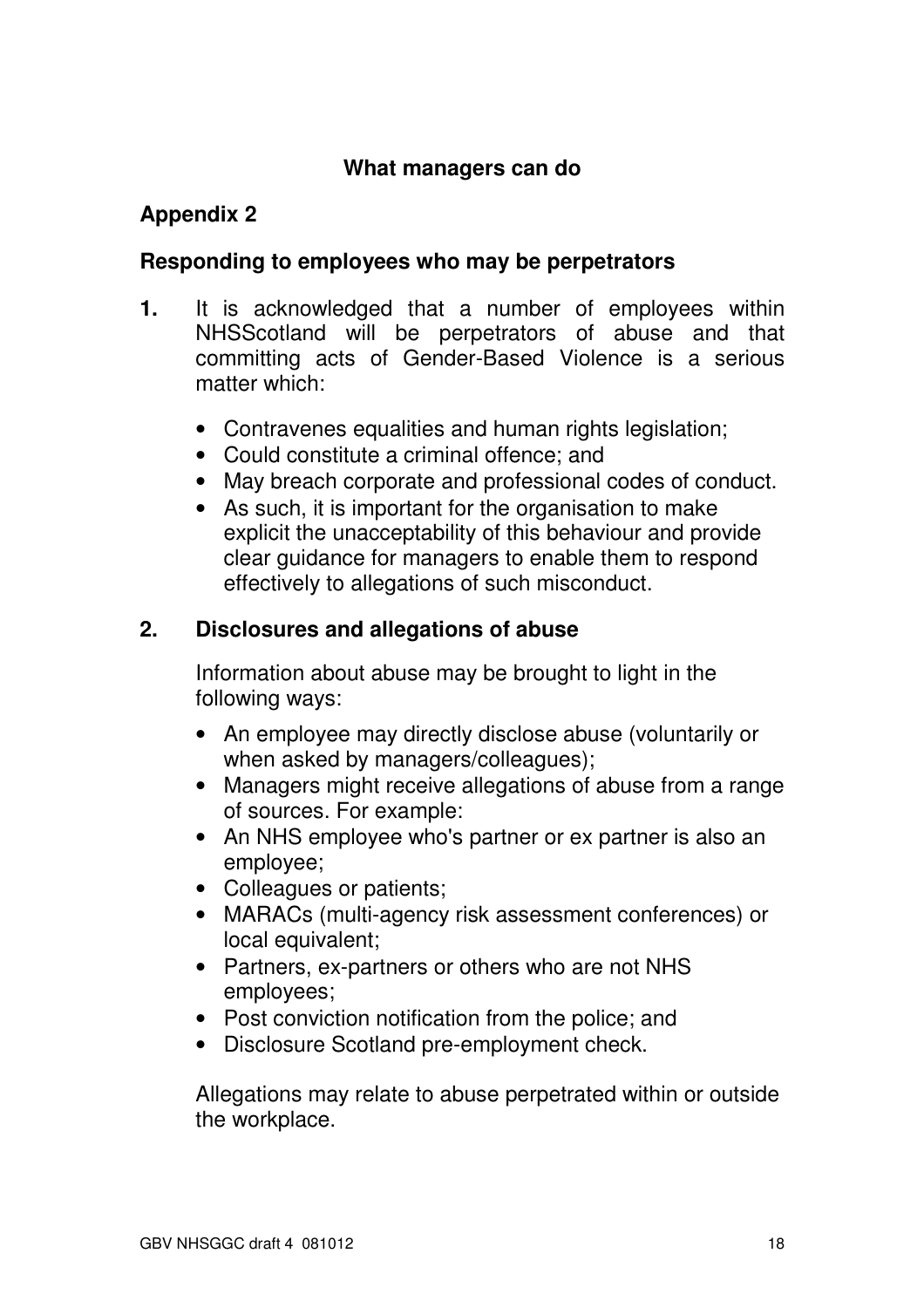## **3. Allegations of abuse within the workplace**

Employees who are perpetrating abuse might use workplace resources such as transport, telephone, fax or e-mail to threaten, harass or abuse current/ex-partners or others. Their behaviour might also include, for example, stalking, physical assault, sexual violence or sexual harassment.

This conduct could be dangerous for those being abused and could bring the organisation into disrepute. In such circumstances, disciplinary proceedings should be considered and where appropriate, action may need to be taken to minimise the potential for employees to use their position or work resources to perpetrate abuse. This may include a change of duties or withdrawing access to certain computer programmes.

#### **4. Allegations of abuse outside of the workplace**

Employees may be perpetrating various forms of Gender-Based Violence outside of the workplace. For example, domestic abuse, physical or sexual abuse of children, downloading child pornography, sexual violence, involvement in honour based violence, or stalking.

Given that such conduct could constitute a criminal offence, many of these examples would most likely involve criminal proceedings. However, whether or not criminal charges are involved, or there is a conviction, this behaviour may, in some cases, lead to disciplinary proceedings against an employee because of its employment implications. A clear process to assess the potential impact of the alleged abuse on the employee's role at work is detailed in paragraph 3.4.5.3.

Perpetrating these forms of abuse could also breach organisational and professional codes of conduct and potentially bring the NHS into disrepute, especially if an allegation of abuse was not acted upon and allowed to continue.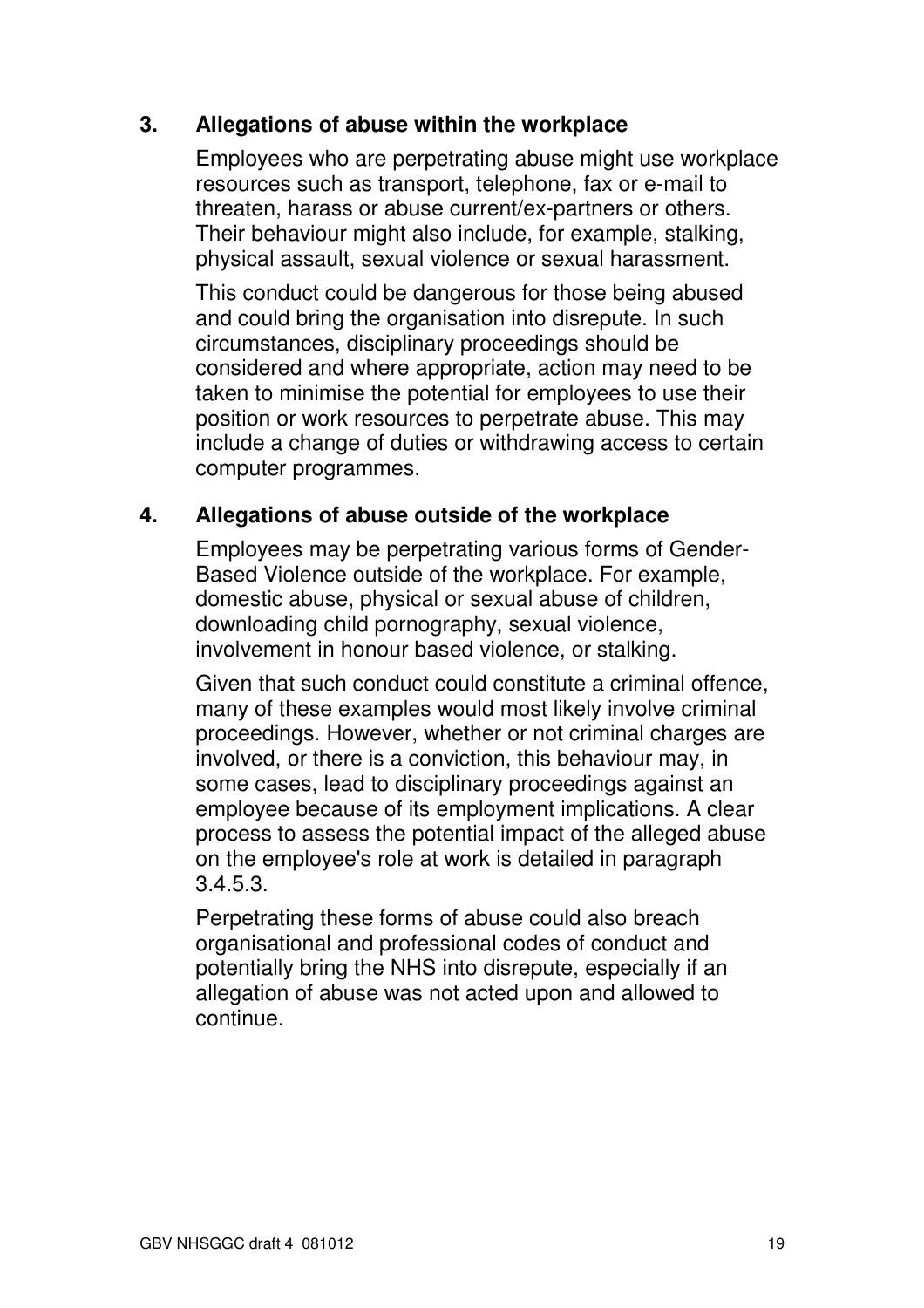# **5. Criminal convictions**

If no criminal conviction arises, the organisation must be in a position to establish a genuine belief from its own investigation that the employee has been guilty of an act, which has such an impact on the employment relationship that it damages the trust and confidence which an employer requires to invest in every employee.

#### **6. What managers can do**

When a disclosure or allegation of abuse is brought to the attention of a manager, this should be acted on. Managers should respond in the same way that they would address any other serious complaint against a staff member by following their local Disciplinary Policy and/or Dignity At Work Policy.

Where the source of such allegations is anonymous, or where the allegation relates to abuse outwith the work environment, it may be that, as employers, organisations are not in a position to take action. However, advice should be sought from HR as the circumstances of each individual case will require to be considered in order to determine whether or not such a matter can and should be investigated by the employer.

The organisation will treat any allegation, disclosure or conviction of a Gender-Based Violence related offence on a case-by-case basis, with the aim of reducing risk and supporting change. Where possible, depending on the circumstances, managers should undertake a developmental or educational, rather than punitive approach.

In other instances it may be necessary to instigate disciplinary proceedings. Each case requires to be assessed to determine whether or not an investigation should be carried out.

An allegation of abuse will not automatically result in an investigation.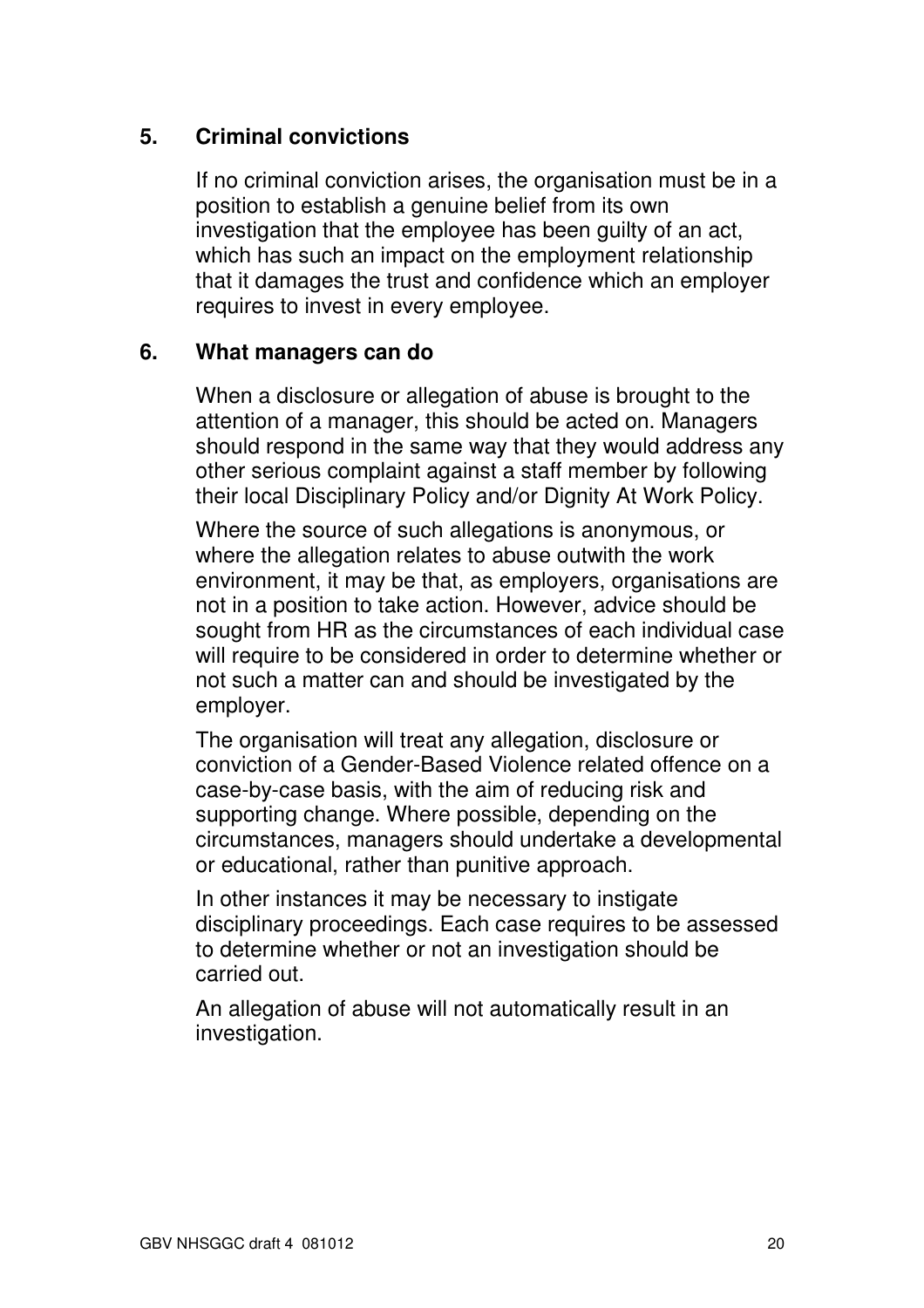# **7. Assessment process**

The information that managers gather through direct disclosures from employees or allegations, will form the basis for any decision about how best to respond to the employee and identify what kind of support or sanctions are required.

The manager should assess the potential impact of the alleged abuse on the employee's role at work to determine whether or not an investigation should be carried out.

When undertaking an assessment, the manager should take account of the following factors:

- The nature of the conduct and the nature of the employee's work;
- The extent to which the employee's role involves contact with vulnerable individuals or groups, and assessment of any potential risk that this might pose to them or other employees;
- Whether or not the alleged actions of the employee could breach their corporate/professional code of conduct; and
- Whether or not the alleged actions of the employee could bring the organisation into disrepute and into conflict with its aims and values.

The manager should then weigh up the above factors to determine whether or not there are sufficient grounds to investigate.

- If sufficient grounds are established, then the manager will proceed to carry out an investigation using local policies developed in line with the Disciplinary Policy.
- Whilst an investigation process is ongoing, employees alleged to be perpetrators will receive support from Occupational Health and HR; and
- In the event that an allegation does not result in an investigation or no formal disciplinary sanction is imposed, no record shall be kept in the employee's personnel file. Notwithstanding this, it is important that organisations keep a note of the number of allegations made. This will provide monitoring data to evidence that the policy is being implemented and will also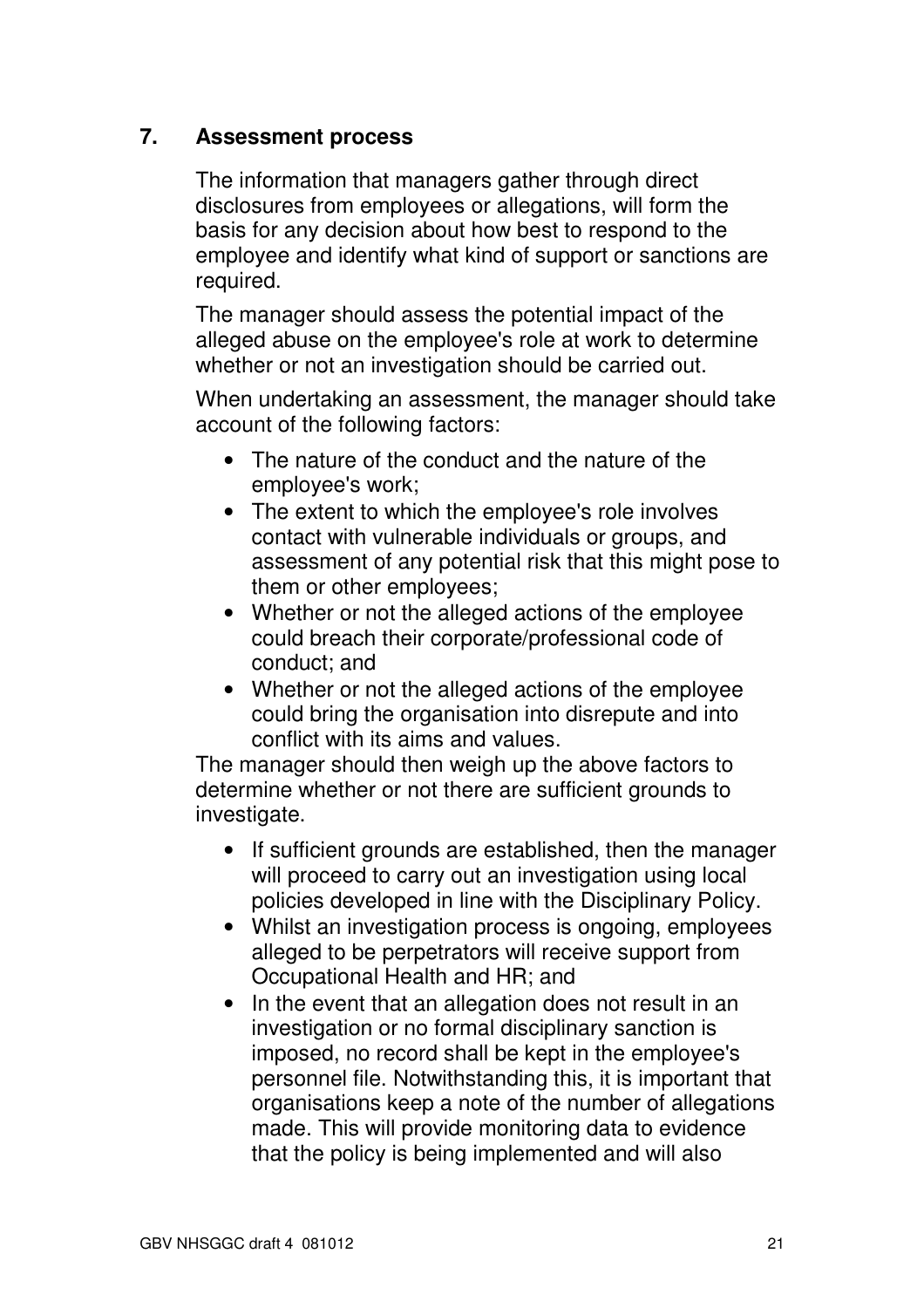indicate the level of complaints/ allegations within each organisation and across NHSScotland.

#### **8. Allegations of abuse - criminal proceedings pending**

Given that acts of abuse could constitute a criminal offence which could lead to caution, arrest, prosecution and criminal conviction, it is important for managers and HR to take account of the potential impact of any legal action on an employee.

Where an employee has been charged with or convicted of an abuse-related criminal offence, disciplinary action will not be taken automatically. Each situation requires to be considered individually on the basis of whether the employee's conduct warrants action because of its employment implications.

In some instances, the organisation may initiate its own internal investigation and decide whether there is sufficient information to move to disciplinary proceedings.

The organisation would only have to consider the allegation on a lower standard of proof than a criminal level of proof beyond reasonable doubt, so even if a criminal investigation were not pursued or if the employee were acquitted at trial, it could still be reasonable for the employer to take disciplinary action in respect of the allegations.

The standard of proof in a misconduct dismissal is that the employer has a genuine belief that the misconduct has occurred, has reasonable grounds for that genuine belief, and has conducted a reasonable investigation in order to reach that belief.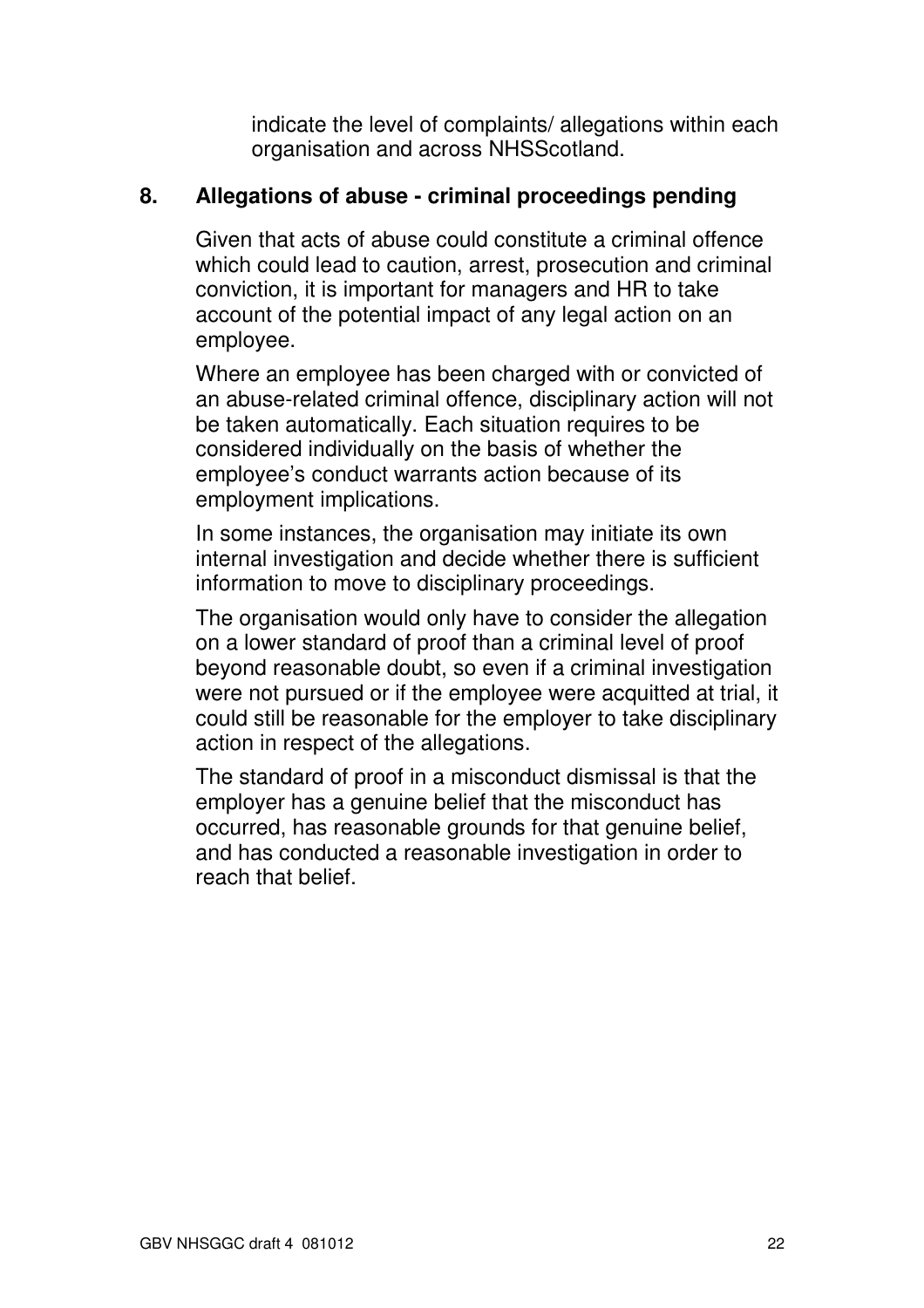# **Appendix 3**

## Gender Based Violence Manager File-note

## STRICTLY CONFIDENTIAL

Employee Name :

Record of conversation : (include date of conversation & who was present)

Manager Next Steps :

Manager Name :

Date :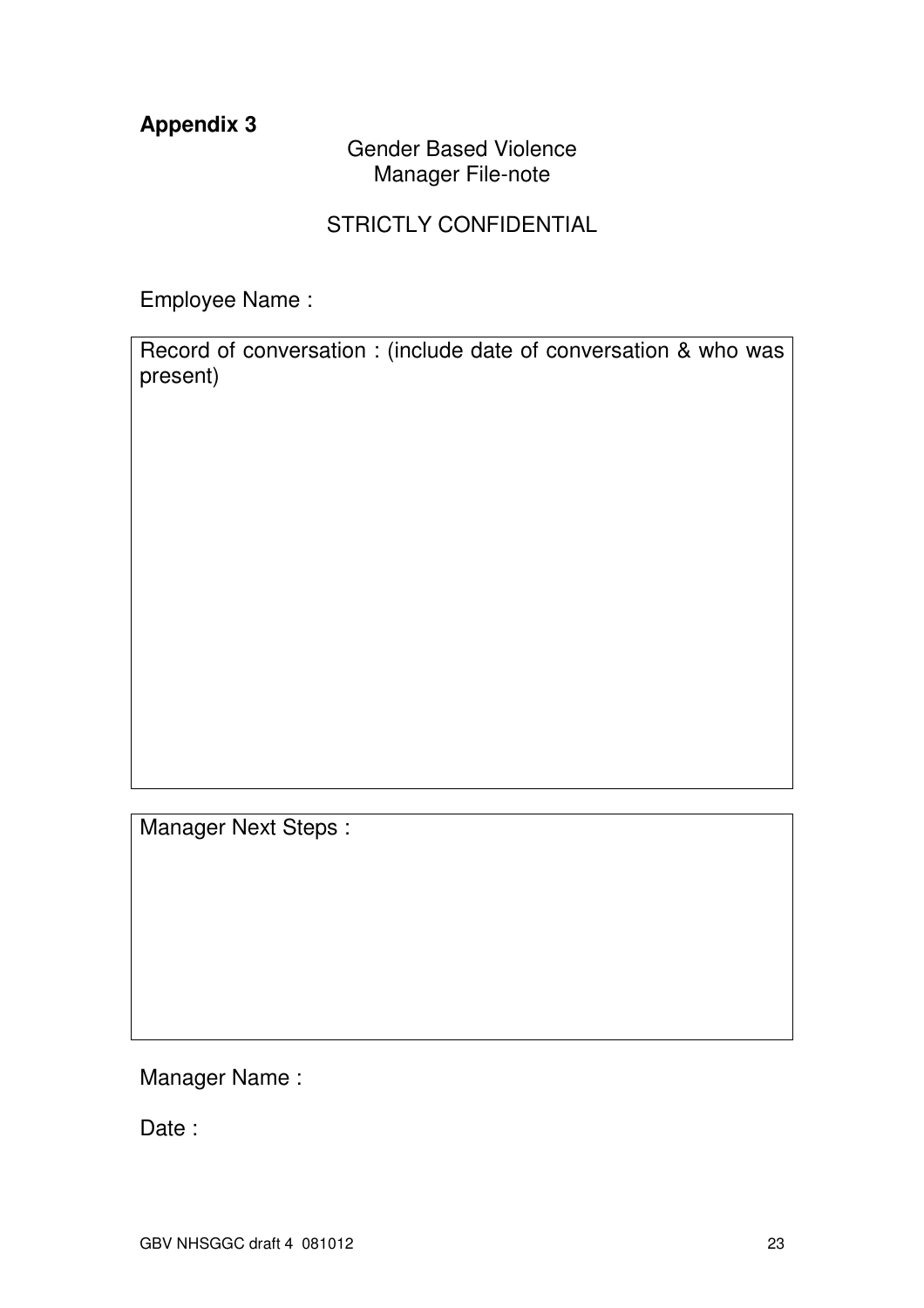# **Appendix 4**

## **Barriers to Seeking Support**

Although widespread, Gender-Based Violence is often hidden, generally occurring in a private or domestic setting, away from the workplace. The vast majority of cases of abuse are not disclosed to public agencies (including the police) and of those which are, relatively few result in criminal conviction. Managers should be aware that the covert nature of abuse and the impact it has on individuals can act as barriers to disclosure.

 People who have experienced abuse are often silenced by the perceived shame and stigma that surround it; they may feel they will be judged or blamed for the abuse and may therefore be reluctant to seek help within the workplace;

- Issues around trust and concerns about confidentiality, especially if children are involved or if the perpetrator is also an NHS employee, can make it difficult for individuals affected to come forward; and
- Staff may fear that seeking help could impact on how they will be treated by managers or colleagues, e.g. that they may be perceived as less competent or ineffective in their post and/or that it may prejudice career advancement.

It is equally important to be mindful of diversity within the workforce, and that employees may have other experiences of discrimination or inequality which could affect, or indeed compound, the impact of abuse. For example:

- Sex: Whilst Gender-Based Violence is predominantly experienced by women, it does impact on some men. Disclosing abuse can be difficult for men who may fear being seen as 'weak' or 'unmanly'. Male survivors of rape or childhood sexual abuse may also fear being regarded as potential abusers given the widespread acceptance of the myth of the 'cycle of abuse':
- Gender Assignment: Significant numbers of transgender people experience gender based violence through either intimate partner or ex-partner abuse and wider transphobic abuse. Transgender people may experience significant barriers to disclosing due to stigma and social stereotyping.